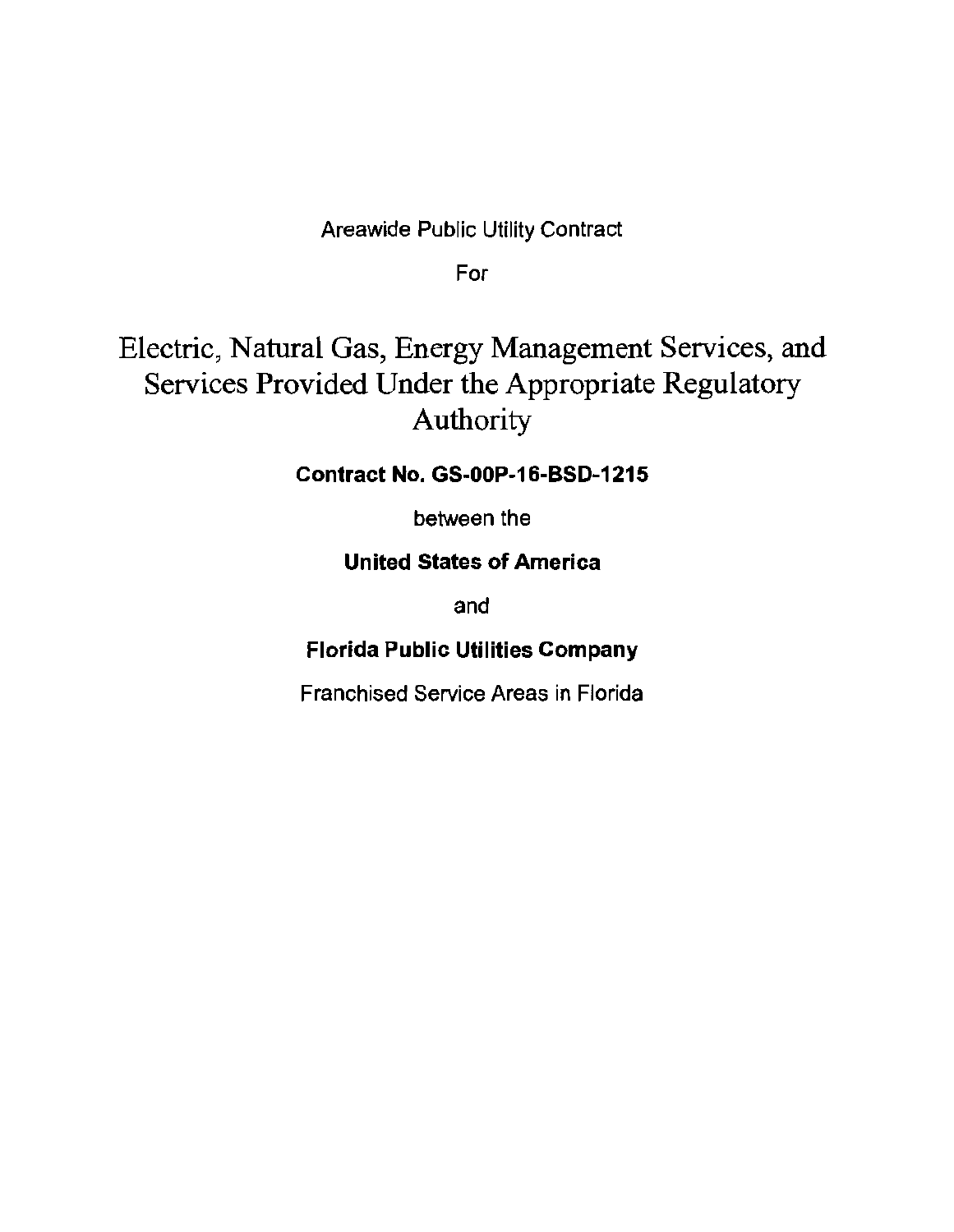## Negotiated Areawide Contract No. GS-OOP-16-BSD-1215 between the United States of America And FLORIDA PUBLIC UTILITIES COMPANY TABLE OF CONTENTS

## Article **Page**

 $\ddot{\phantom{a}}$ .

 $\ddot{\cdot}$ .

| 1.  |                                                           |  |
|-----|-----------------------------------------------------------|--|
|     |                                                           |  |
|     |                                                           |  |
| 4   | Authorization Procedure and Service Disconnection 6       |  |
| 5.  |                                                           |  |
| 6.  |                                                           |  |
| 7.  |                                                           |  |
|     |                                                           |  |
|     |                                                           |  |
|     |                                                           |  |
|     |                                                           |  |
|     |                                                           |  |
| 13. |                                                           |  |
|     |                                                           |  |
|     |                                                           |  |
|     |                                                           |  |
| 17. |                                                           |  |
|     |                                                           |  |
|     |                                                           |  |
|     |                                                           |  |
|     |                                                           |  |
|     |                                                           |  |
|     |                                                           |  |
|     |                                                           |  |
|     | Authorization for Services Provided under the Appropriate |  |
|     |                                                           |  |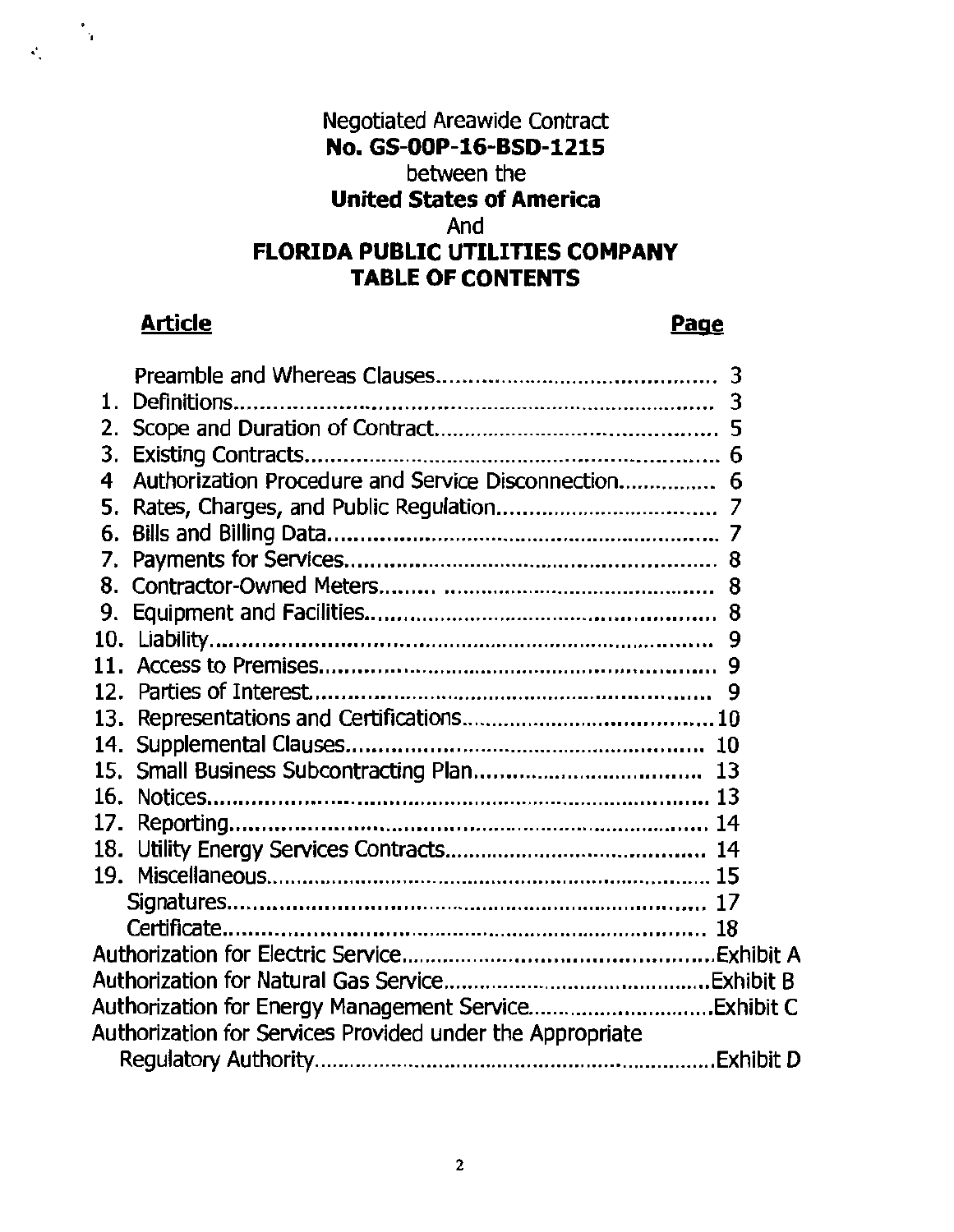#### NEGOTIATED AREAWIDE CONTRACT

..

 $\mathbf{v}_1$ 

#### No. GS·OOP-16-BSD-1215

#### BETWEEN THE

#### UNITED STATES OF AMERICA

#### AND

#### FLORIDA PUBLIC UTILITIES COMPANY

THIS AREAWIDE CONTRACT FOR Electric, Natural Gas, Energy Management Services, and Services Provided Under the Appropriate Regulatory Authority is executed this  $20^{th}$  day of  $\overrightarrow{A}_{22}$  r i ( 2016, between the UNITED STATES OF AMERICA, acting through the Administrator of General Services (hereinafter referred to as the "Government"), pursuant to the authority contained in Section 201(a) of the Federal Property and Administrative Services Act of 1949, as amended, 40 U.S.C. 501(b)(1), and, FLORIDA PUBLIC UTILITIES COMPANY, a corporation organized and existing under the laws of the State of Florida, and having its principal office and place of business at 1750 South 14<sup>th</sup> Street, Suite 200, Fernandina Beach, FL 32034 (hereinafter referred to as the "Contractor"):

**WHEREAS**, the Contractor is a public utility company that is regulated by the Florida Public Service Commission and Federal Energy Regulatory Commission;

*WHEREAS,* the Contractor now has on file with the Florida Public Service Commission and/or with such other regulatory bodies as may have jurisdiction over the Contractor (hereinafter referred to collectively as the "Commission") all of its effective tariffs, rate schedules, riders, rules and regulatory terms and conditions of service, as applicable; and

WHEREAS, with some exceptions, the Government is generally required by Chapter 1 of Title 48 of the Federal Acquisition Regulation (FAR), 48 CFR 41.204, to enter into a bilateral contract for Electric, Natural Gas, Energy Management Services, and/or Services Provided Under the Appropriate Regulatory Authority at each Federal facility where the value of the Services provided is expected to exceed \$150,000 annually; and

WHEREAS, where the Government has an areawide contract in effect with a particular utility, then such service is normally to be procured thereunder; and

WHEREAS, the Government is now purchasing such electric, natural gas and/or energy management services from the Contractor under some other service arrangement; and

WHEREAS, the Contractor and the Government mutually desire that this Areawide Contract be used by the agencies of the Government in obtaining electric and natural gas utility services, energy management services, and/or Services Provided Under the Appropriate Regulatory Authority from the Contractor and to facilitate partnering arrangements as encouraged and authorized by 10 U.S.C. 2911-2918 and 42 U.S.C. 8256; and

NOW, THEREFORE, in consideration of the premises and mutual covenants herein contained, the parties hereby agree as follows:

#### ARTICLE 1. DEFINITIONS.

1.1. As used in this Areawide Contract, the following terms have the meaning as prescribed below:

(a) "Areawide Contract" means this master contract entered into between the Government and Contractor to cover the Service acquisitions of all Federal agencies in *the* franchised certificated service territory from Contractor for a period not to exceed ten (10) years.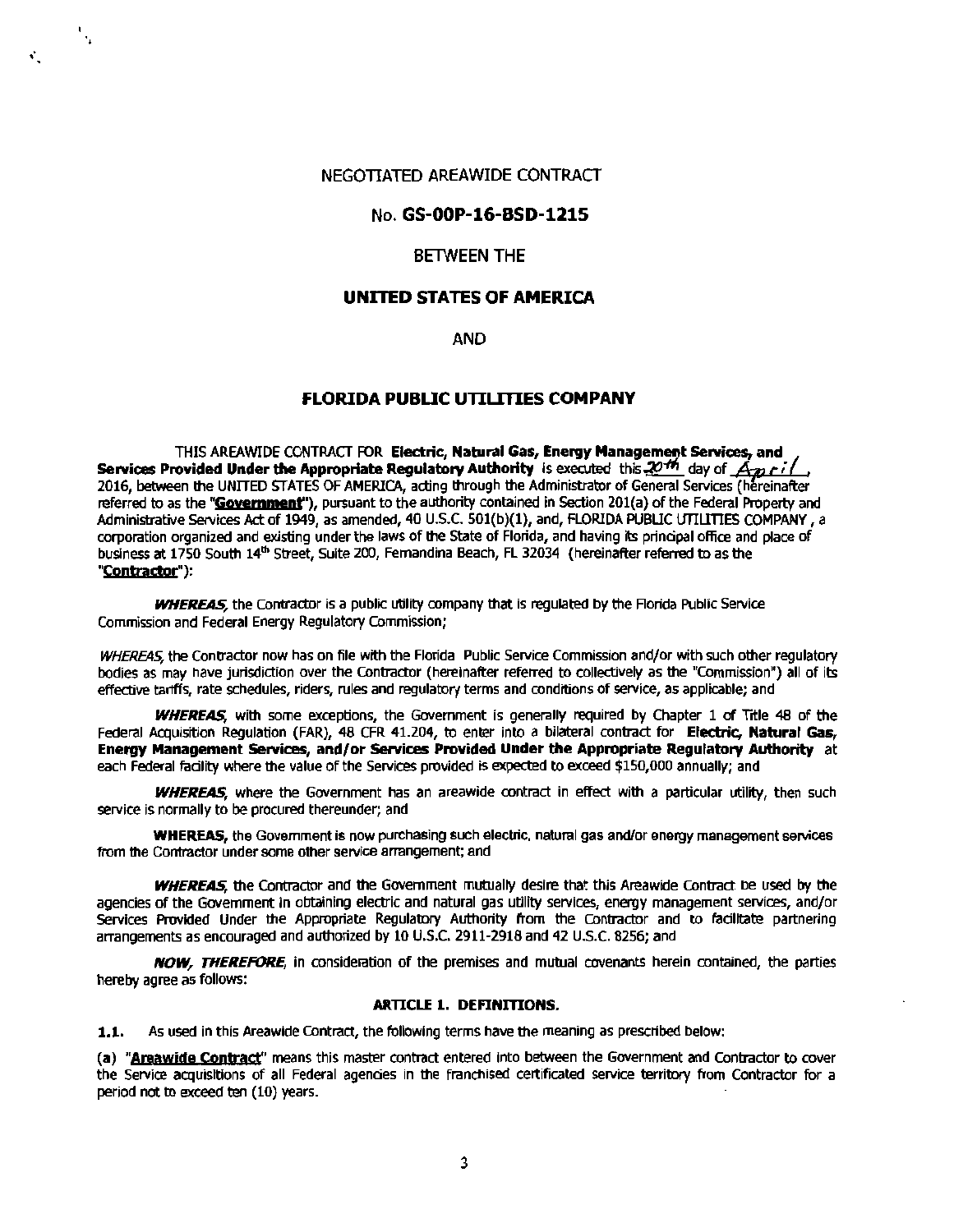(b) "Appropriate Regulatory Authority" means the Floride Public Service Commission and/or such other regulatory bodies as may have jurisdiction over the Contractor (hereinafter referred to collectively as the "Commission."

 $\mathbf{y} = \mathbf{y}$ 

(c) "Aaency" means any Federal department, agency, or Independent establishment in the executive branch of the Government, any establishment in the legislative or judicial branches of the Federal Government, or any wholly/mixed ownership Government corporation, as defined in the Government Corporation Control Act, a list of which Agencies may be found at ADM 4800.2E on the General Services Administration website.

(d) "Ordering Agency" means any Agency that enters into a bilaterally executed Authorization for procurement of Electric, Natural Gas and/or Energy Management Services under this Areawide Contract.

(e) "Authorization" means an order form used to acquire Services under this Areawide Contract (see Exhibit "A" AUTHORIZATION FOR ELECTRIC SERVICE, Exhibit "B" AUTHORIZATION FOR NATURAL GAS SERVICE, Exhibit "C" AUTHORIZATION FOR ENERGY MANAGEMENT SERVICES, and/or Exhibit "D" AUTHORIZATION FOR THE PROVISION OF SERVICES PROVIDED UNDER THE APPROPRIATE REGULATORY AUTHORITY) all of which are annexed hereto and incorporated herein.

(f) "Termination Authorization" means an order form used to discontinue or disconnect Services under this Areawide Contract. (see Exhibit "A" AUTHORIZATION FOR ELECTRIC SERVICE, Exhibit "B" AUTHORIZATION FOR NATURAL GAS SERVICE, Exhibit *"C'* AUTHORIZATION FOR ENERGY MANAGEMENT SERVICES, and/or Exhibit "D" AUTHORIZATION FOR THE PROVISION OF SERVICES PROVIDED UNDER THE APPROPRIATE REGULATORY AUTHORITY).

(g) "Service(s)" means any Electric, Natural Gas, Natural Gas Transportation, Energy Management Services, and/or Services Provided Under the Appropriate Regulatory Authority that are generally available from the Contractor pursuant to Contractor's Tariffs or the Contractor's Terms and Conditions, whichever is applicable.

(h) "Electric Service" means regulated electricity commodities (where and if applicable), and transmission, distribution, and/or related service;

(i) "Natural Gas Service" means regulated natural gas commodities, transportation, distribution, and/or related services.

(i) "Energy Conservation Measure" means any specific energy related or water service intended to provide energy savings and/or demand reduction in Federal facilities (Reference Article 18 herein).

(k) "Energy Management Service (EMS)" measure means any project that reduces and/or manages energy demand in a facility as well as energy audits and any ancillary services necessary to ensure the proper operation of the energy conservation measure. Such measures include, but are not limited to, operating and maintenance and commissioning services (Energy Conservation Measure and Demand Side Management Measure are considered equivalent terms.) To be considered an EMS measure, the measure must satisfy all of the following requirements:

- 1. The EMS measure must produce measurable energy reductions or measurable amounts of controlled energy and/or water use;
- 2. The EMS measure must be directly related to the use of energy or directly control the use of energy or water;
- 3. The preponderance of work covered by the EMS measure (measured in dollars) must be for items 1 and 2 above; and
- 4. The EMS measure must be an improvement to real property or any action that is necessary to ensure the functionality of the EMS measure.

(I) "Contractor's Tariffs" means State Regulatory Body utility service tariffs, and includes rate schedules, riders, rules, regulations, and regulated tenns and conditions of service as may be modified, amended or supplemented by the Contractor from time to time and, approved by the Commission.

(m) "Contractor's Terms and Conditions" for this Areawide Contract, means the generic terms, conditions, policies, procedures, payment terms established by the Contractor for those services that are provided pursuant to this Contract, and as such, may be modified, amended, or supplemented by the Contractor from time to time, that are under the Commission's jurisdiction, but are not required to be approved by the Commission and/or not specifically subject to Commission approval before they take effect. The definition of "Terms and Conditions" shall not include price-related matters or contract terms developed for specific Authorizations.

(n) "Connection Charge" means a Contractor's charge for facilities on the Contractor's side of the delivery point which facilities (1) are required to make connections with the nearest point of supply and (2) are in accordance with the Contractor's Tariffs and the Commission's rules and regulations, installed, owned, maintained and operated by the Contractor.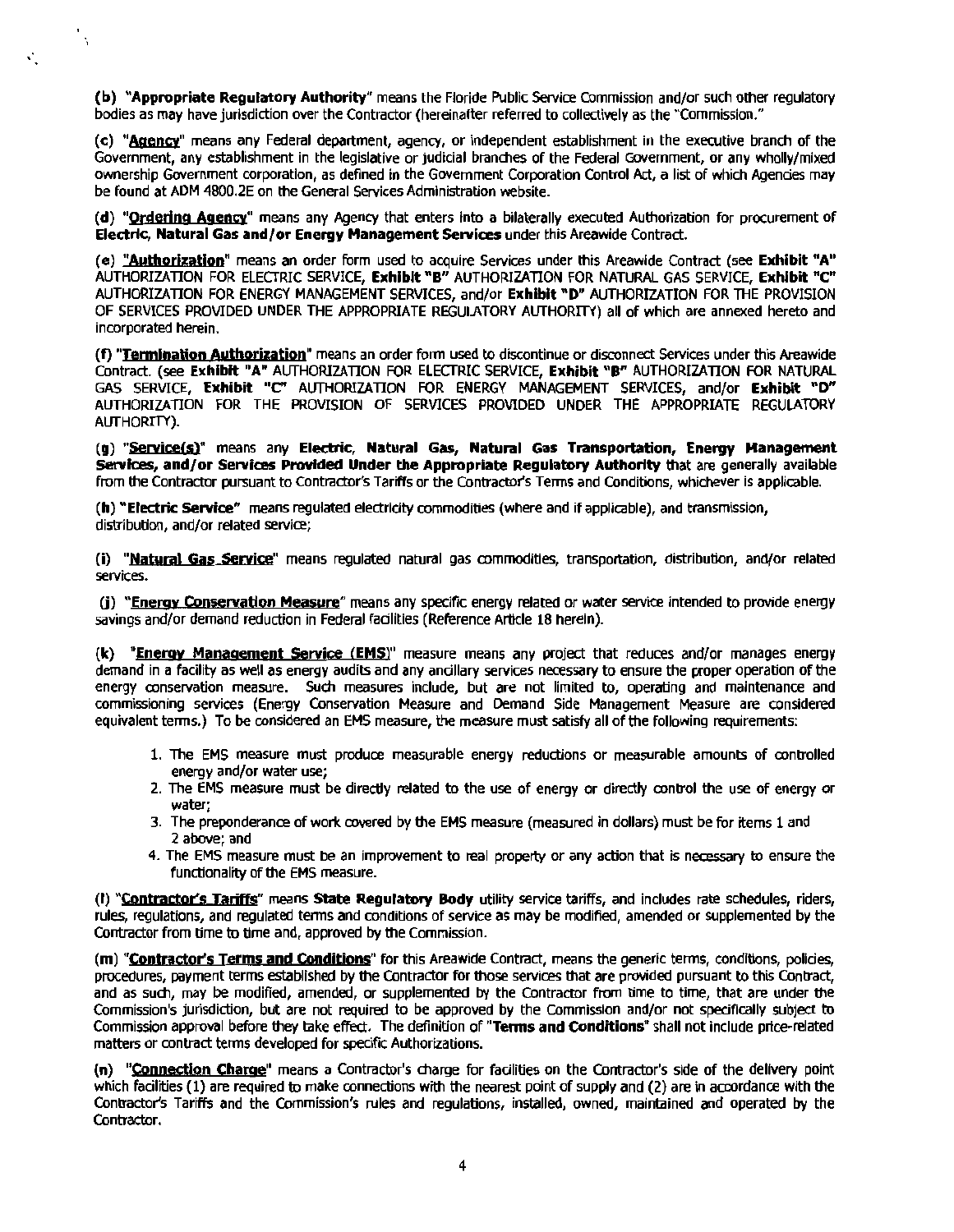(o) "Class of Service" or "Service Classification" means those categories of service established in the Contractor's Tariff as filed with the Commission.

(p) "Extension Fee" means a Contractor's charge for facilities on the Contractor's side of the delivery point which facilities (1) are required to make connections with the nearest point of supply and (2) are, in accordance with the Terms of Service, installed, owned, maintained and operated by the Contractor.

#### (q) "Hazardous Materials" means

- i. those substances defined as "hazardous substances" pursuant to Section 101(14) of the Comprehensive Environmental Response, Compensation and Liability Act of 1980, as amended by the Superfund Amendments and Reauthorization Act of 1986 (42 U.S.C. Sections 9601 et seq.);
- ii. those substances designated as a "hazardous substance" pursuant to Section 311(b) (2) (A) or as a "toxic pollutant" pursuant to Section 307(a)(1) of the Clean Water Act (33 U.S.C. Sections 1251 et seq.);
- iii. those substances defined as "hazardous materials" pursuant to Section 103 of the Hazardous Materials Transportation Act (49 U.S.C. Sections 1801 et seq.);
- iv. Ithose substances regulated as a "chemical substance or mixture" or as an "imminently hazardous chemical substance or mixture" pursuant to Section 6 or 7 of the Toxic Substances Control Act (15 U.S.C. Sections 2601 et seq.);
- v. those substances defined as "contaminants" pursuant to Section 1401 of the Safe Drinking Water Act (42 u.s.c. Sections 300f et seq.), if present In excess of permissible levels;
- vi. those substances regulated pursuant to the Oil Pollution Act of 1990 (33 U.S.C. Sections 2701 et seq.);
- vii. those substances defined as a "pesticide" pursuant to Section 2(u) of the Federal Insecticide, Fungicide, and Rodenticicle Act as amended by the Federal Environmental Pesticide Control Act of 1972 and by the Federal Pesticide Act of 1978 (7 U.S.C. Sections 136 et seq.);
- viii. those substances defined as a "source", "special nuclear" or "by-product" material pursuant to Section 11 of the Atomic Energy Act of 1954 (42 U.S.C. Section 2014 et seq.);
- ix. those substances defined as "residual radioactive material" in Section 101 of the Uranium Mill Tailings Radiation Control Act of 1978 (42 U.S.C. Sections 7901 et seq.);
- x. those substances defined as "toxic materials" or "harmful physical agents" pursuant to Section 6 of the Occupational Safety and Health Act (29 U.S.C. Section 651 et seq.);
- xi. those substances defined as "hazardous air pollutants" pursuant to Section 112(a) (6), or "regulated substance" pursuant to Section 112(a) (2) (B) of the Clean Air Act (42 U.S.C. Sections 7401 et seq.);
- xii. those substances defined as "extremely hazardous substances" pursuant to Section 302(a)(2) of the Emergency Planning & Community Right-to-Know Act of 1986 (42 U.S.C. Sections 11001 et seq.);
- xiii. those other hazardous substances, toxic pollutants, hazardous materials, chemical substances or mixtures, imminently hazardous chemical substances or mixtures, contaminants, pesticides, source materials, special nuclear materials, by-product materials, residual radioactive materials, toxic materials, harmful physical agents, air pollutants, regulated substances, or extremely hazardous substances defined in any regulations promulgated pursuant to any environmental law, and
- xiv. all other contaminants, toxins, pollutants, hazardous substances, substances, materials and contaminants, polluted, toxic and hazardous materials, the use, disposition, possession or control of which is regulated by one or more laws.

(r) "Hazardous Wastes" means those substances defined as "hazardous waste" pursuant to Section 1004(5) of the Resource, Conservation and Recovery Act (42 U.S.C. Section 6901 et seq.), and those other hazardous wastes defined in any regulations promulgated pursuant to any environmental law.

1.2. This Article is hereby expanded to indude the additional definitions contained in FAR Clause 52.202-1, Definitions (MAY 2001), 48 C.F.R. 52.202-1, which are incorporated herein by reference.

### ARTICLE 2. SCOPE AND DURATION OF CONTRACT.

2.1.This Areawide Contract shall be in effect on and after the  $\partial$ O<sup>+4</sup> day of  $A$ pril, 2016 ("**Effective** Date"), and shall continue for a period of ten (10) years ("Term"), except that the Government, pursuant to the clause contained in FAR 52.249-2 (48 C.F.R. 52.249-2), incorporated into this Areawide Contract under Article 14.1-34, or the Contractor, upon sixty (60) days written notice to the Government, and without liability to the Government or any Ordering Agency, may terminate this Areawide Contract, in whole or in part, when it is in their respective interest to do so, provided, however, that neither the stated duration of this Areawide Contract nor any other tennination of it, in whole or in part, pursuant to such incorporated clause, this Article 2.1, or otherwise, shall be construed to affect any obligation for any payment, charge, rate, or other matter that may be imposed pursuant to the Contractor's Tariffs, rates, rules, regulations, riders, practices, or terms and conditions of Service as may be modified, amended, or supplemented by the Contractor and approved from time to time by the Commission.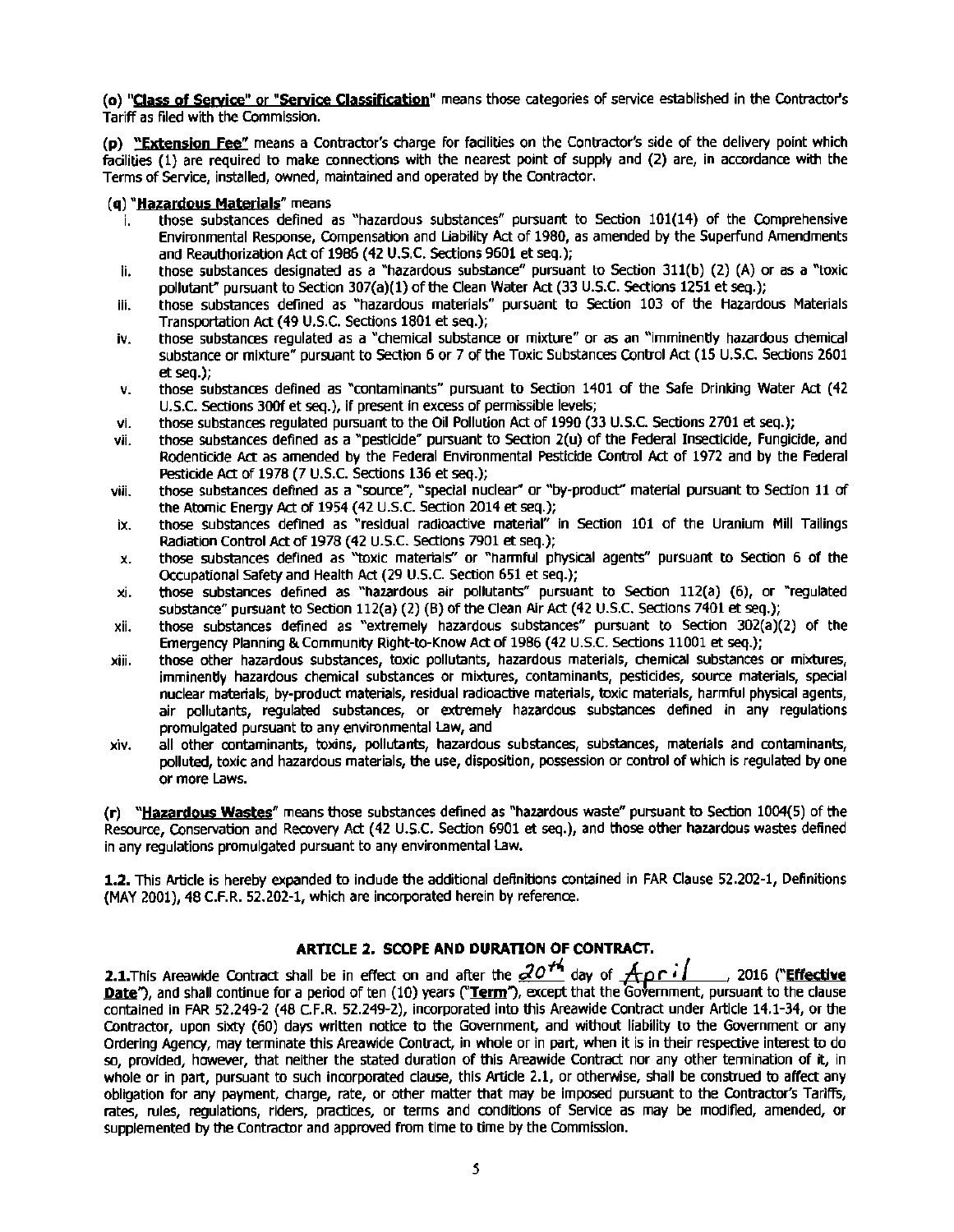2.2. Authorizations may be executed under this Areawide Public Utility Contract at any time during the tenn of this Contract. The Areawide Public Utllity Contract shall be for a term of ten (10) years. The tenn of any Authorization executed under this contract may be for a term of up to ten (10) years, which term may extend beyond the term of this Areawide Public Utility Contract. Authorizations executed pursuant to the authority under 42 U.S.C. Section 8256 may be for a term of up to 25 years, as long as the other requirements of this Section are met, and the tenn may extend beyond the term of the Areawide Public Utility Contract. Termination, modification or expiration of the Areawide Public Utility Contract shall not affect in any way any Authorizations previously entered into under this Contract.

 $\ddot{\phantom{a}}$  .

÷.

2.3. The provisions of this Areawide Contract shall not apply to the Contractor's Service to any Agency until both the Ordering Agency and the Contractor execute a written Authorization for Electric, Natural Gas, Energy Management Services, and/or Services Provided Under the Appropriate Requiatory Authority. Upon bilateral execution of an Authorization, the Contractor agrees to furnish to the Ordering Agency, and the Ordering Agency agrees to purchase from the Contractor, the above noted Services for the installation(s) or facilities named in the Authorization pursuant to the terms of this Areawide Contract.

2.4. Nothing in this Areawide Contract shall be construed as precluding the Ordering Agency and the Contractor from entering into an Authorization for negotiated rates or Service of a special nature, provided such negotiated rates or Service are in accordance with the rules and regulations of the Commission, if applicable.

2.5. This Areawide Contract may be used by an Ordering Agency to obtain electric services that are offered by Contractor, as further described in 40 U.S.C. Section 591, to the extent it Is applicable, (quoted here in relevant part): "A department, agency, or instrumentality of the Federal Government may not use amounts appropriated or made available by any law to purchase electricity in a manner inconsistent with State law governing the provision of electric utility service...".

To facilitate an Ordering Agency obtaining services under Contractor's standard agreements for utility service, an Exhibit "D" has been induded in this Areawide Contract. This Exhibit "D" is designed so it also can be used by an Ordering Agency when a change requested by the Ordering Agency to Contracotr's standard terms and conditions for utility service has been approved by the Appropriate Regulatory Authority.

#### ARTICLE 3. EXISTING CONTRACTS.

3.1. The parties agree that an Agency currently acquiring Service from the Contractor under a separate written contract may continue to do so until that contract expires or until such time as the Agency and the Contractor mutually agree to terminate that separate written contract and have such Service provided pursuant to this Areawide Contract by executing an appropriate Authorization or Authorizations.

3.2. Existing special rates and services of a special nature currently provided under a separate written contract may be continued under the Authorizations described in Article 3.1 if requested by the Ordering Agency and agreed upon by the Contractor.

#### ARTICLE 4. AUTHORIZATION PROCEDURE AND SERVICE DISCONNECTION.

4.1. To obtain or change Service under this Areawide Contract, the Ordering Agency shall complete the appropriate Authorization and forward it to the Contractor. Upon the request of the Ordering Agency, the Contractor shall endeavor to provide reasonable assistance to the Ordering Agency in selecting the service classification which may be most favorable to the Ordering Agency. Upon execution of an Authorization by both the Contractor and the Ordering Agency, the date of initiation or change in Service shall be effective as of the date specified in the Authorization. An executed copy of the Authorization shall be transmitted by the Ordering Agency to GSA at the address provided in Article 16.1.

4.2. During the Term of this Areawide Contract, effective Authorizations need not be amended, modified, or changed by an Ordering Agency to reflect changes in: accounting and appropriation data, the Contractor's Tariff, the Contractor's cost of purchased fuel, or the estimated annual cost of Service. Such changes are considered internal to the party involved. Where changes are required in effective Authorizations because of a change in the Service requirements of an Ordering Agency, an amended Authorization shall be mutually agreed upon and executed.

4.3. An Ordering Agency or the Contractor may discontinue Service provided pursuant to this Areawide Contract to a particular Federal facility or installation by delivering a written Tennination Authorization to the other. Such discontinuance of Service by an Ordering Agency or the Contractor shall be in accordance with the terms of this Areawide Contract and the Contractor's Tariffs.

4.4. In the event the Areawide Contract is not renewed at the expiration of the contract term, any active authorizations for services shall be controlled by the Contract terms and conditions in effect at the time of award.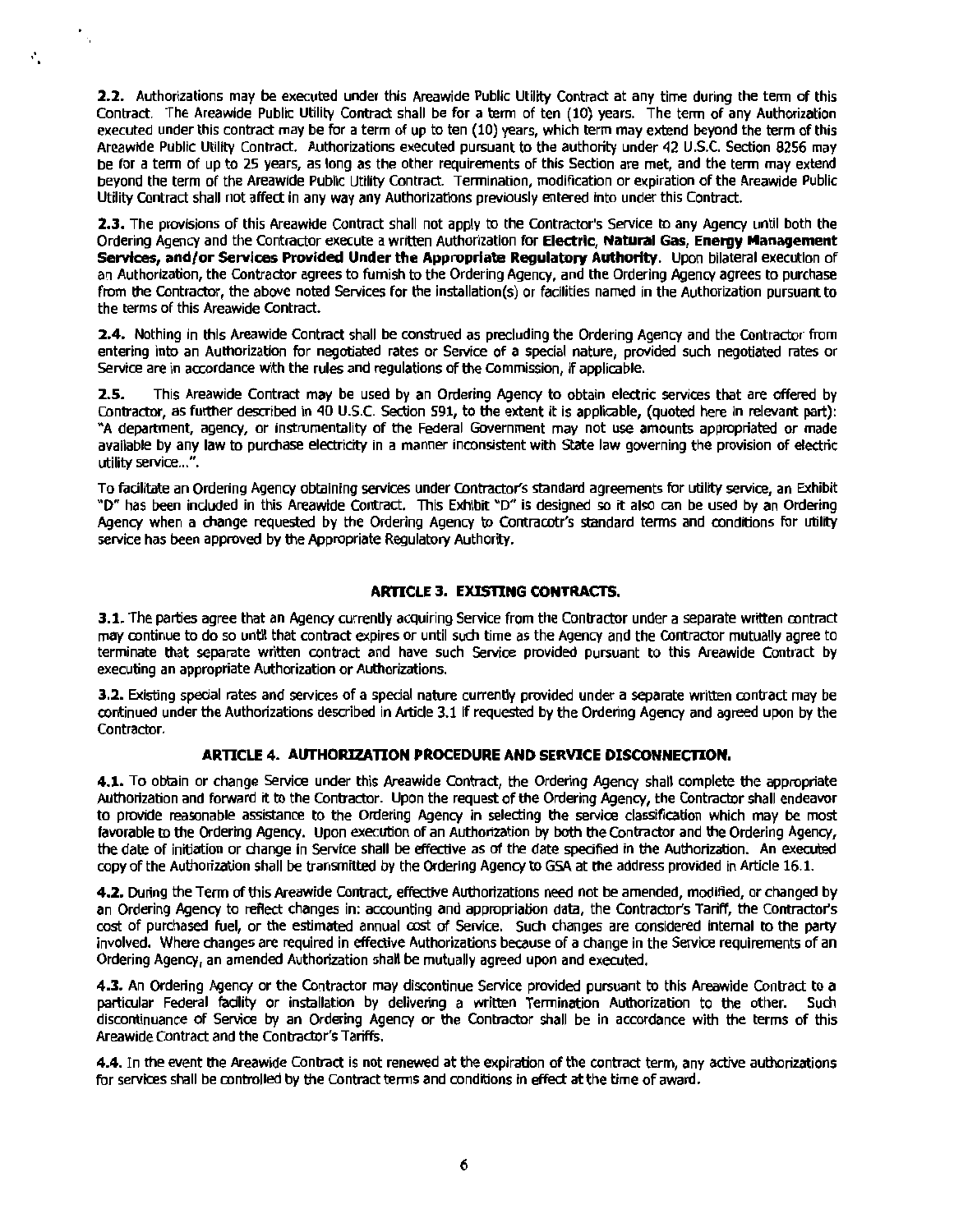#### ARTICLE 5. RATES, CHARGES, AND PUBUC REGULATION.

"

 $\mathcal{C}_{\mathcal{A}}$ 

5.1. A complete listing of all Contractor's Tariffs, as amended, supplemented, modified and revised from time to time, Is available to the Government and any Ordering Agency electronically at the Contractor's website accessible via http://www.fpuc.com/tariffs/.

5.2. Subject to the provisions of Article 2.3, all Electric, Natural Gas, Energy Management Services, and/or Services Provided Under the Appropriate Regulatory Authority purchased under this Areawide Contract, as well as any other action under this Areawide Contract shall be in accordance with, and subject to, the Contractor's Tariffs, except to the extent that same are preempted by Federal law. Throughout the Term of the Areawide Contract, the Government shall have full access to the Contractor's currently effective Tariffs. In the event the Contractor's Tariffs become inaccessible via the internet or the Ordering Agency does not have access to the internet, the Contractor agrees to provlde newly effective or amended Tariffs in accordance with the Contractor's Tariff distribution practices, policies and procedures applicable to all customers.

5.3. If, dunng the Term of this Areawide Contract, the Commission approves a change in rates for services specified in Authorizations in effect hereunder, the Contractor agrees to continue to furnish, and the Ordering Agency agrees to continue to pay for, those Services at the newly approved rates from and after the date such rates are made effective. As provided in Article 4.2, modification of any Authorization hereunder is not necessary to implement higher or lower rates.

5.4. The Contractor hereby represents and warrants to the Government that the Service rates available to any Ordering Agency hereunder shall at all times not exceed those available to any other customer served under the same Service Classification for the same or comparable service, under like conditions of use. Nothing herein shall require the Contractor to apply service rates that are inapplicable to the Ordering Agency.

5.5. Reasonable written notice via an Authorization shall be given by the Ordering Agency to the Contractor, at the address provided in Artide 16.2, of any material changes proposed in the volume or characteristic of utility services required by the Ordering Agency.

5.6. To the extent required by the Contractor's Tariffs, the Commission's rules and regulations, or the Contractor's policies and practices applicable to all customers, and in accordance therewith, any necessary extension, alteration, relocation, or reinforcement of the Contractor's transportation or distribution lines, related special facilities, Service arrangements, demand side management services (including any rebates to which the Ordering Agency may be entitled), energy audit services, or other Services required or requested by an Ordering Agency shall be provided and, as applicable, billed for, by the Contractor. To the extent available from the Contractor, the Contractor shall provide and, as applicable, bill for such technical assistance on or concerning an Ordering Agency's equipment (such as the inspection or repair of such equipment) as may be requested by such Ordering Agency. The charges for such technical assistance shall be calculated at the time the technical assistance is rendered, as mutually agreed upon by the Contractor and the Agency, and shall comply with Contractor's Tariffs, If applicable. The Authorization or any other agreement used to obtain and provide the matters, Services, or technical assistance described in this Article 5.6 shall contain information descriptive of the matters, Services, or technical assistance required or requested, including the amount of (or method to determine) any payment to be made by the Ordering Agency to the Contractor for the provision of said matters, Services, or technical assistance.

5.7. Any charges for matters or Services referenced in Article 5.6 hereof which are not established by the Contractor's Tariffs shall be subject to audit by the Ordering Agency prior to payment provided, however, that notwithstanding such right to audit, payment for the matters and Services referenced in Article 5.6 thereof shall not be unreasonably withheld or denied. The Contractor further warrants and represents to the Government that charges for the matters or Services referenced in Artide 5.6 hereof will not exceed the charges billed to other customers of the Contractor served under the same Service Classification for like matters or Services provided under similar circumstances.

5.8. The requirements of the Disputes clause at FAR 52.233-1 are supplemented to provide that matters involving the interpretation of Contractor's Tariff(s) are subject to the jurisdiction and regulation of the utility rate commission having jurisdiction.

#### ARTICLE 6. BILLS AND BILLING DATA.

6.1 The Electric, Natural Gas, Energy Management Services, and/or Services Provided Under the Appropriate Regulatory Authority supplied hereunder shall be billed to the Ordering Agency at the address specified In each Authorization. Bills shall be submitted In original only, unless otherwise specified In the Authorization. AH bills shall contain such data as is required by the Commission to substantiate the billing and such other reasonable and available data as may be requested by the Ordering Agency, provided that such other data are contained in bills provided to other customers of the Contractor served under the same Service Classification as the Ordering Agency.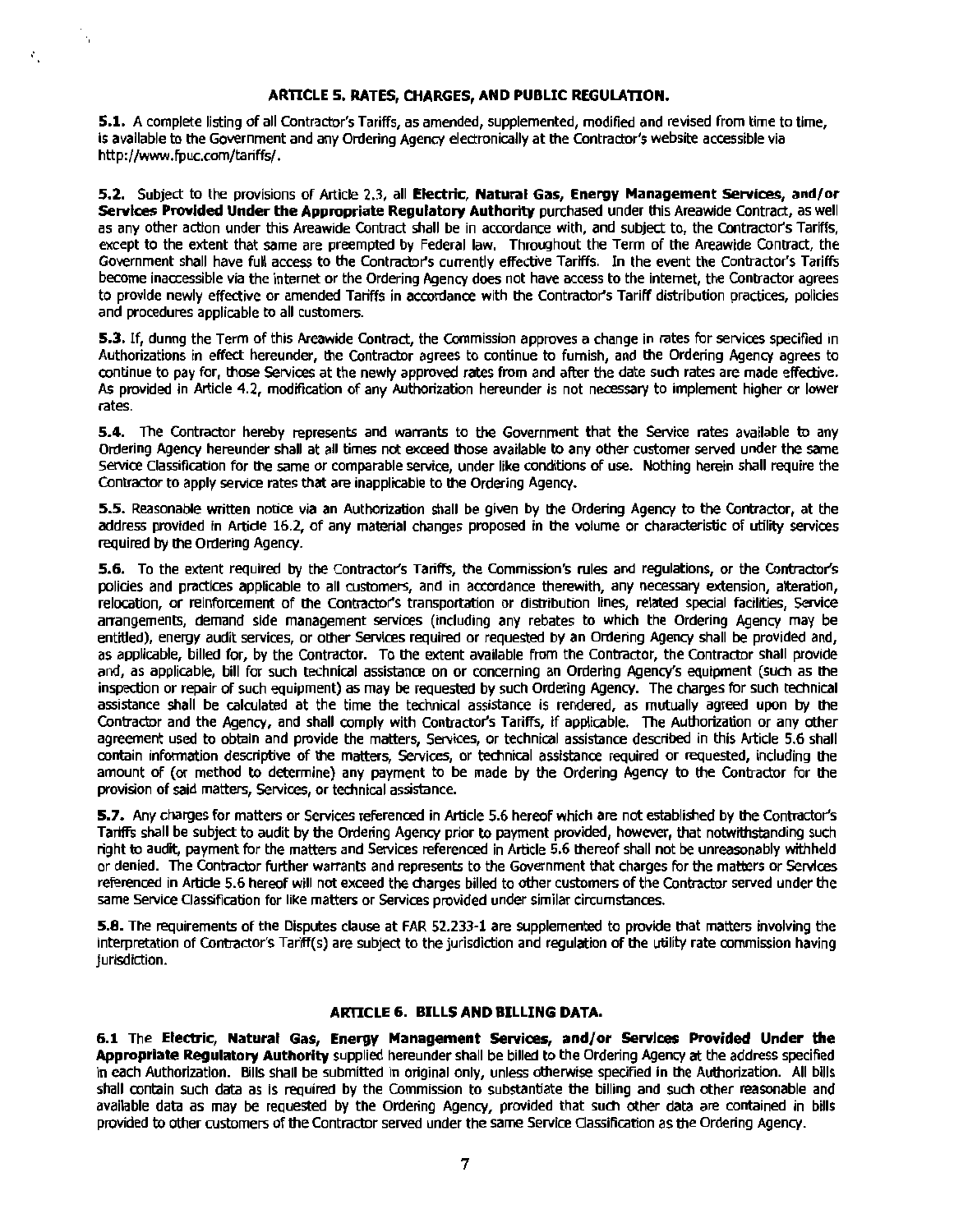#### **ARTICLE 7. PAYMENTS FOR SERVICES.**

÷,

 $\mathcal{E}_\perp$ 

**7.1.** Payments hereunder shall not be paid in advance of Services rendered. The Ordering Agency shall effect payment of all bills for regulated Services rendered under this Areawide Contract In accordance with the terms of the Contractor's Tariff. All bllls are rendered as "net" bills which will be subject to a late payment charged of three percent (3%) of net bill when not paid within seventeen (17) days followlng the malling of the bill provided, however, that any customer requesting an adjusted due date shall be allowed an additional period of time for payment of the net bill as hereinafter provided. Contractor may, at its option, forego the assessment of a late payment charge. Changes in the Contractor's Tariff provisions for the payment of bills shall supersede the provisions of this paragraph to the extent of the applicability of such changes.

**7.2.** The Ordering Agency will make invoice payments for Services not subject to the direct oversight ofthe Commission in accordance with the provisions of the FAR Subpart 52.232-25 (Article 14.1-16). The interest rate for late payments made pursuant to this dause shall be computed in accordance with the Office of Management and Budget prompt payment regulations at 5 C.F.R. 1315.

**7.3.** Payments hereunder shall not normally be made in advance of services rendered in accordance with 48 C.F.R. Subpart 32.4, unless required by the Contractor's Tariff. The applicability of this provision is limited to connection charge and line extension payments specifically cited In the Contractor's Tariff.

**7.4.** Each payment made by Treasury check to the Contractor shall indude the Contractor's billing stub(s), or a Government or Ordering Agency payment document, that clearly and correctly lists all of the Contractor's account numbers to which the payment applies and the dollar amount applicable to each account. If payment is by Electronic Funds Transfer either through the Automated Clearing House (ACH) or the Federal Reserve Wire Transfer System, the provisions of FAR Subpart 52.232-34 shall apply (See Article 14).

#### **ARTICLE 8. CONTRACTOR-OWNED METERS.**

**8-1-** Metering equipment of standard manufacture suitable to measure all utility services supplied by the Contractor hereunder shall be furnished, installed, calibrated and maintained by the Contractor at its expense. In the event any meter fails to register or registers incorrectly, as determined by the regulations of the Commission, billing adjustments shall be made in accordance with such regulations.

**8.2.** The Contractor, so far as possible, shall read all meters monthly in accordance with the Contractor's Tariff and the Commission's regulations.

**8.3.** Meters shall be inspected upon installation at no direct charge to the Ordering Agency. Subsequent inspection, periodic testing, repair, and replacement of meters shall be done in such place and manner as provided by the Commission's regulations. Upon notice that a meter is failing to register correctly, the Contractor shall take immediate steps to effect replacement or repair. Ordering Agencies shall have the right to request a meter test in accordance with the procedures prescribed In the Commission's regulations. The tests and applicable meter accuracy standards are those set forth In the Commission's regulations. The expense of meter tests shall be borne by the party designated as responsible therefore in the Commission's regulations.

**8.4.** For the purposes of this Artide 8, references to meters shall apply only to Contractor-owned metering devices installed and maintained by the Contractor in accordance with Commission guidelines for utility service(s). References to meters under this Article shall not apply to meters that are to be installed by the Contractor at the request of an Ordering Agency, to be owned by the Government as a part of an Authorization for Energy Management Service or other Service.

#### **ARTICLE 9. EQUIPMENT AND FACIUTIES.**

**9.1.** Subject to the provisions of Article 5.6 hereof, the responsibility for owning, furnishing, installing, and maintaining all equipment and facilities (other than meters) required to supply service at the delivery point(s) specified in an Authorization shall be determined in accordance with the Contractor's regulated Tariffs. The Ordering Agency shall provide, free of charge to the Contractor, mutually agreeable locations on its premises for the installation of meters and such other equipment furnished and owned by the Contractor and necessary to supply Service hereunder. The Contractor shall, at all times during the Term of this Areawide Contract, operate and maintain at its expense such equipment or facilities as for which it has responsibility in accordance with this Article 9.1, and shall assume all taxes and other charges in connection therewith. Notwithstanding anything to the contrary in FAR 52.241-5 (Contractor's Facilities (FEB 1995)), to the extent required by the Contractor's Tariffs and the Commission's rules and regulations, and in accordance thereof, such equipment and facilities as for which the Contractor has responsibility in accordance with this Article 9.1 shall be removed, or any underground equipment or facilities for which the Contractor has responsibility in accordance with this Artide 9.1, such underground equipment or facilities may be abandoned, and in both cases, the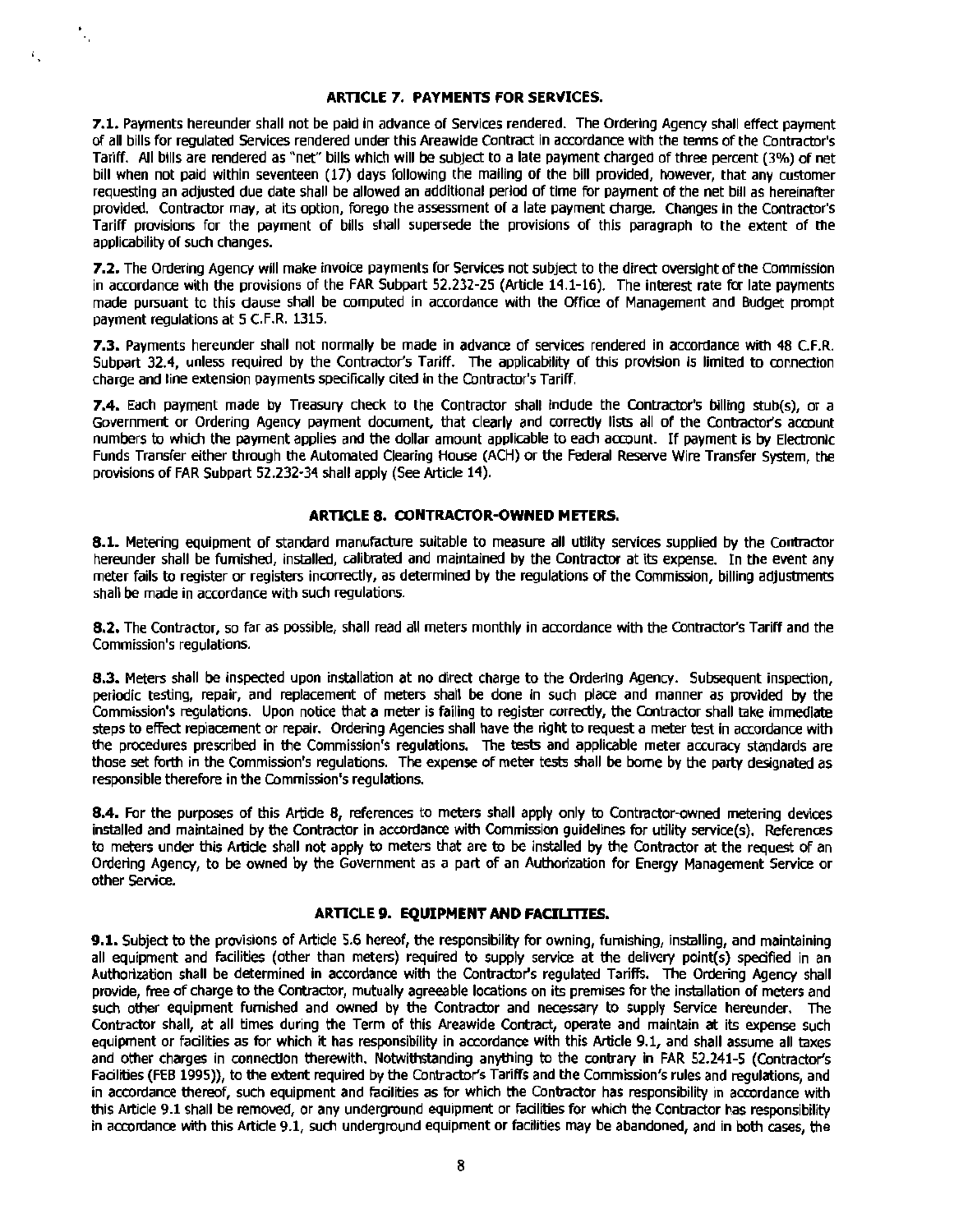Agency's premises restored, by the Contractor at its expense, within a reasonable time after discontinuance of service to the Ordering Agency.

 $\mathcal{V}_{\mathcal{A}}$ 

**9.2.** All necessary rights-of-way, easements and such other rights necessary to permit the Contractor to perform under this Areawide Contract shall be obtained and the expense for same borne in accordance with the Contractor's Tariffs and the Commission's rules and regulations.

#### **ARTlCLE 10. UABILITY.**

**10.1.** If the Government and/or an Ordering Agency has limited or restricted the Contractor's right of access under Article 11 and thereby interfered with the Contractor's ability to supply service or to correct dangerous situations which are a threat to public safety, the Government shall be responsible for any liability resulting from such restricted or limited access to the extent permitted by law and authorized by appropriations. This Article (10.1) shall not be construed to limit the Government's liability under applicable law.

**10.2.** The Contractor's liability to the Government and to any Ordering Agency for any failure to supply Service, for any interruptions in Service, and for any irregular or defective Service shall be determined in accordance with the Contractor's Tariffs.

**10.3.** Except as provided above, and in accordance with the Contractor's Tariff and Terms and Conditions of Service, the Government shall not be liable for damage or injury to any person or property, including death, occasioned solely by the Contractor's, its employees' or agents' negligent installation, use, operation or intentional misuse of the Contractor's equipment or facilities.

**10.4.** In accordance with the Contractors Tariff and/or Terms and Conditions of Service, neither the Contractor nor its employees or agents, shall be liable for damage or injury to any person or property, including death, occasioned solely by the negligent installation, use, operation or intentional misuse of Contractor's equipment or facilities by the Government, its employees or agents.

**10.5.** The Contractor shall not be liable for incidents arising out of or in any way connected with the violation or compliance with any local, state or federal environmental law or regulation resulting from pre-existing conditions at a Government job site, release or spill of any pre-existing Hazardous Materials or Hazardous Waste, or out of the management and disposal of any pre-existing contaminated soils or ground water, hazardous or non-hazardous, removed from the ground as a result of work performed by the Contractor.

**10.6.** The Government agrees to accept full responsibility for and bear all costs associated with pre-existing environmental liability. Responsibility for testing, abatement, remediation, and/or disposal of Hazardous Material, indudlng, but not limited to, contaminated soil, lead paint, asbestos, fuel oil, or underground fuel oil tanks, shall remain with the Government. Where there is reason to suspect that Hazardous Material is present at the work site, or where Hazardous Material is encountered during the course of work being performed, the Contractor shall stop work, notify the Contracting Officer and Activity personnel, and request that the Government test the work site for such Hazardous Material and appropriately abate and dispose of such Hazardous Material. Once the work site has been deared of all Hazardous Material, the Contractor shall resume work in that area.

#### **ARTICLE 11. ACCESS TO PREMISES.**

**11.1.** The Contractor shall have access to the premises served at all reasonable times during the Term of any Exhibit executed under this Areawide Contract and for a reasonable perfod of time following its expiration or termination, whichever occurs earliest, to perform certain work, which shall indude but not be limited to the following: for the purpose of reading meters, making installations, repairs, or removals of the Contractor's equipment, or for any other proper purposes hereunder provided, however, that proper military or other governmental authority may limit or restrict such right of access in any manner considered by such authority to be reasonably necessary or advisable. However, any such limitation or restriction shall not be to the extent to prohibit the Contractor's ability to complete all work incidents to the termination or expiration of this Areawide Contract.

#### **ARTlCLE 12. PARTlES OF INTEREST.**

**12.1.** This Areawide Contract shall be binding upon and Inure to the benefit of the successors, legal representatives, and assignees of the respective parties hereto.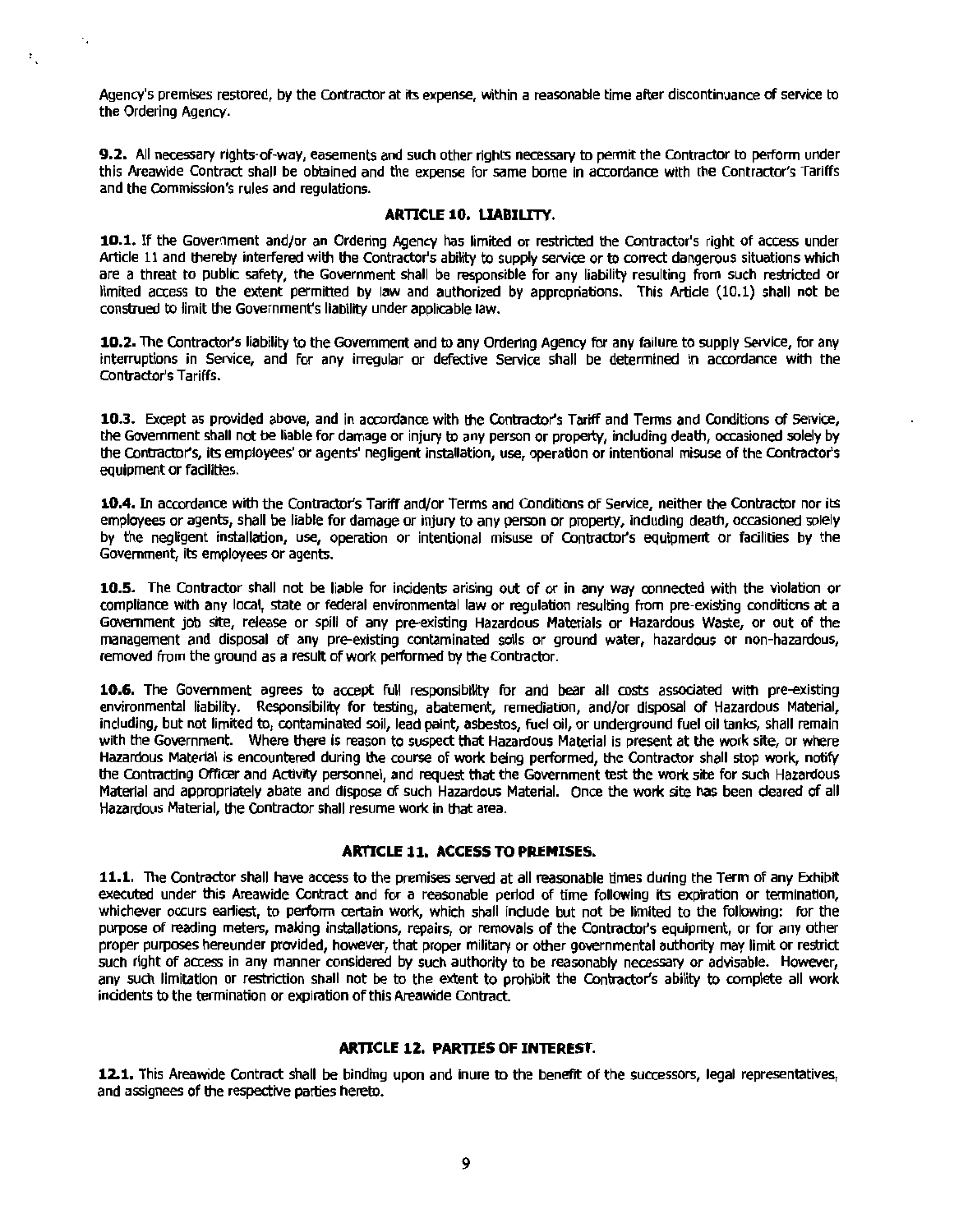12.2. When the Contractor becomes aware that a change in ownership or company name has occurred, or is certain to occur, the Contractor shall notify the Contracting Officer at the address provided in Article 16.1 not later than thirty (30) days after the effectiveness of any such ownership or name change. In the event the Contractor falls to make the notification required by this Article 12.2, the Government cannot quarantee the timely payment of outstanding invoices in accordance with the provisions of Article 7.1; however, the Government shall be responsible for all payments related to the Services provided by the Contractor hereunder.

#### ARTICLE 13. REPRESENTATIONS AND CERTIFICATIONS.

13.1. This Areawide Contract incorporates by reference the representations and certifications made by the Contractor which shall be filed annually electronically at www.sam.gov.

13.2. Contractor represents that the following persons are currently authorized to negotiate and execute on its behalf with the U.S. Government in connection with this Areawide Contract: (List names, titles, and telephone numbers of the authorized negotiators):

- 1. Jim Moriarty, General Counsel & Secretary -- (302) 736 7871
- 2. Kevin Webber, VP Operations and Business Development (561) 818 7762
- 3. Aleida Socarras, AVP Marketing & Energy Logistics (863) 885 1806

Contractor reserves the right to amend the above-list of persons at any time by delivering written notice to the Government at the address provided in Article 16.1.

#### ARTICLE 14. SUPPLEMENTAL CLAUSES.

14.1. 52.252-2 Clauses Incorporated by Reference. (FEB 1998}

This Areawide Contract incorporates one or more clauses by reference, with the same force and effect as if they were given in full text. Upon request, the Contracting Officer will make their full text available. Also, the full text of a dause may be accessed electronically at this/these address(es): http//:www.arnet.gov.

FAR REF Federal Acquisition Regulation

"

 $\mathfrak{e}_{\perp}$ 

| $\left(1\right)$ | 52.202-1  | Definitions (NOV 2013)                                                                      |
|------------------|-----------|---------------------------------------------------------------------------------------------|
| (2)              | 52.203-3  | Gratuities (APR 1984)                                                                       |
| (3)              | 52.203-5  | Covenant Against Contingent Fees (MAY 2014)                                                 |
| (4)              | 52.203-6  | Restrictions on Subcontractor Sales to the Government (SEP 2006)                            |
| (5)              | 52.203-7  | Anti-Kickback Procedures (MAY 2014)                                                         |
| (6)              | 52.203-8  | Cancellation, Rescission, and Recovery of Funds for Illegal or Improper Activity (MAY 2014) |
| (7)              | 52.204-4  | Recycled<br>Double-Sided<br>(MAY<br>Printed/Copied<br>Paper<br>2011)<br>on                  |
| (8)              | 52.204-7  | SystemforAwardManagement(JUL2013)                                                           |
| (9)              | 52.204-10 | Reporting Executive Compensation and First Tier Subcontract Awards (JUL 2013)               |
| (10)             | 52.209-6  | Protecting the Government's Interest When Subcontracting With Contractors Debarred,         |
|                  |           | Suspended, or Proposed for Debarment (OCT 2015)                                             |
| (11)             | 52.211-10 | Commencement, Prosecution and Completion of Work (APR 1984)*                                |
| (12)             | 52.215-19 | Notification of Ownership Changes (OCT 1997)                                                |
| (13)             | 52.219-8  | Utilization of Small Business Concerns (OCT 2014)                                           |
| (14)             | 52.219-9  | Small Business Subcontracting Plan (OCT 2015)                                               |
| (15)             | 52.222-21 | Prohibition of Segregated Facilities (APR 2015)                                             |
| (16)             | 52.222-26 | EQUAL OPPORTUNITY (APR 2015)                                                                |
| (17)             | 52.222-35 | EQUAL OPPORTUNITY FOR VETERANS (OCT 2015)                                                   |
| (18)             | 52.222-36 | EQUAL OPPORTUNITY FOR WORKERS WITH DISABILITIES (JUL 2014)                                  |
| (19).            | 52.222-37 | <b>EMPLOYMENT REPORTS ON VETERANS (OCT 2015)</b>                                            |
| (20)             | 52.222-38 | COMPLIANCE WITH VETERANS' EMPLOYMENT REPORTING REQUIREMENTS                                 |
|                  |           | (SEPT 2010)                                                                                 |
| (21)             | 52.222-50 | COMBATING TRAFFICKING IN PERSONS (MAR 2015)                                                 |
| (22).            | 52.222-54 | <b>EMPLOYMENT ELIGIBILITY VERIFICATION (OCT 2015)</b>                                       |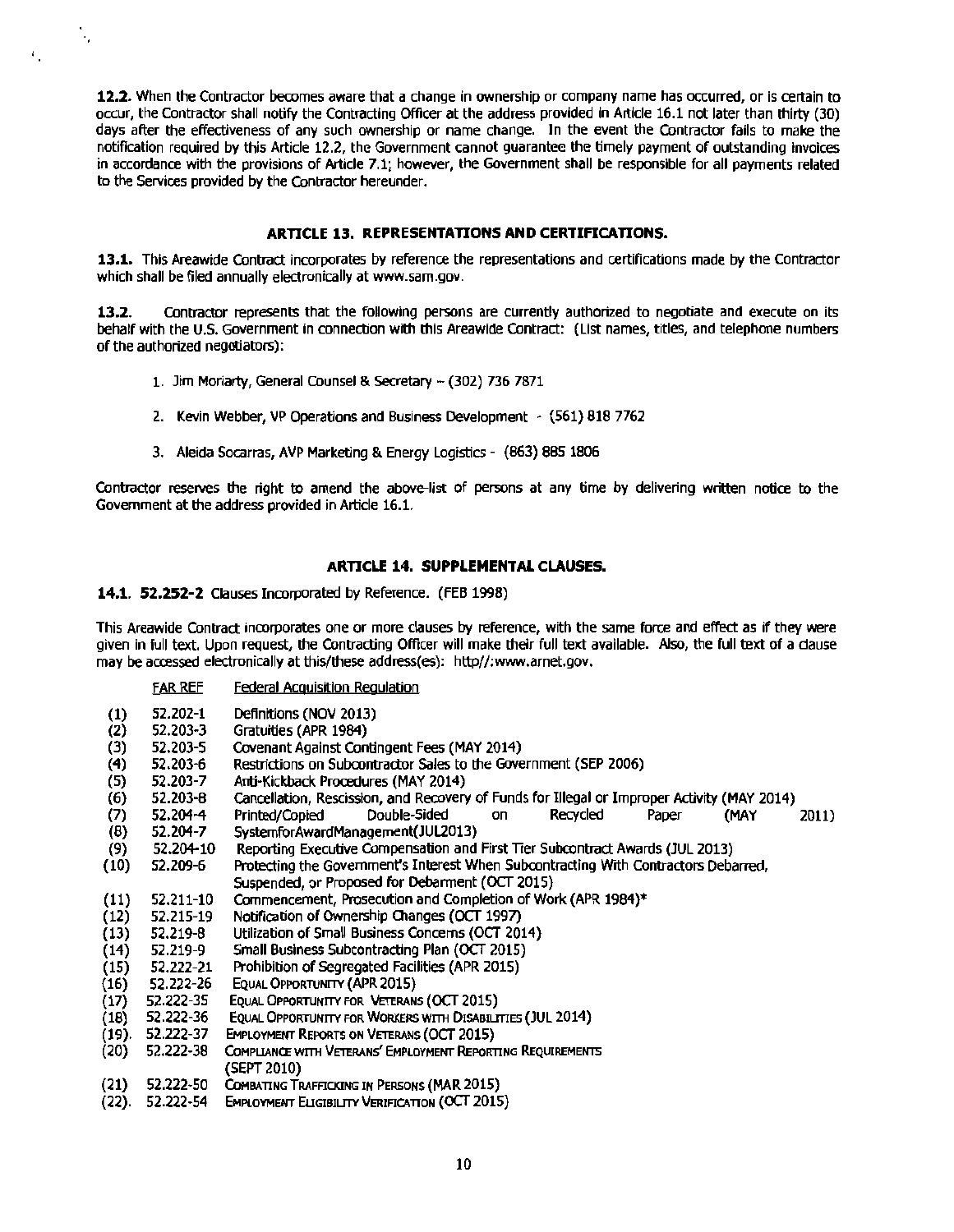- (23) 52.223-4 Recovered Material Certification (May 2008} (24) 52.223-5 Pollution Prevention and Right-To-Know Information (MAY 2011) (25) 52.223-6 Drug-Free Workplace (May 2001) (26) 52.225-13 RESTRICTIONS ON CERTAIN FOREIGN PURCHASES (JUNE 2008)<br>(27) 52.232-18 AVAILABILITY OF FUNDS (APR 1984) (27) 52.232-18 AVAILABILITY OF FUNDS (APR 1984) (28) 52.232.19 AVAILABILITY OF FUNDS FOR THE NEXT FISCAL YEAR (APR 1984)<br>(29) 52.225-25 PROHIBITION ON ENGAGING IN SANCTIONED ACTIVITIES RELATING (29) 52.225-25 PROHIBITION ON ENGAGING IN SANCTIONED ACTIVITIES RELATING TO IRAN CERTIFICATION (SEP 2010)<br>(30) 52.229-1 State and Local Taxes (APR 1984) (30) 52.229-1 State and Local Taxes (APR 1984)  $(31)$  52.232-5 Payments under Fixed-Price Construction Contracts (SEP 2002)\*  $(32)$  52.232-25 Prompt Payment (JUL 2013) (32) 52.232-25 Prompt Payment (JUL 2013) (33) 52 .232-23 Assignment of Claims (MAY 2014) (34) 52.232-34 Electronic Funds Transfer Payment (JUL 2013) 52.233-1 Disputes (MAY 2014)<br>52.236-5 Material and Workma (36) 52.236-5 Material and Workmanship (APR 1984)\*  $(37)$  52.237-2 Protection of Government Buildings, Equipment, and Vegetation (APR 1984)<br>(38) 52.241-2 Order of Precedence – Utilities (FEB 1995)  $(38)$  52.241-2 Order of Precedence – Utilities (FEB 1995)<br> $(39)$  52.241-3 Scope and Duration of Contract (FEB 1995)  $(39)$  52.241-3 Scope and Duration of Contract (FEB 1995)\*<br>(40) 52.241-4 Change in Class of Service (FEB 1995)\*  $(40)$  52.241-4 Change in Class of Service (FEB 1995)\*  $(41)$  52.241-5 Contractor's Facilities (FEB 1995)\* (41) 52.241-5 Contractor's Facilities (FEB 1995)\*  $(42)$  52.241-8 Changes in Rates or Terms and Conditions of Service for Unregulated Services (FEB 1995)\* (43) 52.241-11 Multiple Service Locations (FEB 1995)\* (43) 52.241-11 Multiple Service Locations (FEB 1995)\* Bankruptcy (JUL 1995) (45) (46) 52.243-1 52.244-5 Changes-Fixed Price (AUG 1987) Competition in Subcontracting (Dec 1996)<sup>1</sup> (47) 52.244-6 Subcontracts for Commercial Items (OCT 2015) (48) 52.249- Default (Particular version to be specified in Exhibit)\*<br>(49) 52.249-2 Termination for Convenience of the Government (Fixe
- (49) 52.249-2 Termination for Convenience ofthe Government (Fixed Price) (APR 2012)
- (50) 52.253-1 Computer Generated Forms (JAN 1991)
- Prompt Payment for Construction Contracts (JUL 2013)\*

<sup>1</sup> INDICATES THAT THE CLAUSE APPLIES TO THE ENERGY MANAGEMENT AUTHORIZATION AND ONLY TO THE EXTENT THAT THE CONTRACTING OFFICER OF THE DELIVERY ORDER DETERMINES THAT THE CLAUSE IS NECESSARY FOR EFFICIENT CONTRACT ADMINISTRATION.

Clauses marked with an asterisk(\*) are only applicable if checked on an Exhibit, and only to the work ordered on that Exhibit.

#### **14.2** Unregulated Services.

..

Pursuant to this Areawide Contract, the Contractor may provide energy related services that are not subject to rate and tariff regulations by the Commission under a pre-approved alternative (FAR 52.241-8) that demonstrates the Contractor will provide these services under terms and conditions that are competitive and otherwise in the best Interests of the Ordering Agency. If, as demonstrated by the Ordering Agency, the conditions for use of this preapproved alternative cannot be satisfied, then the Ordering Agency should consider the requirement of the Competition In Contracting Act of 1984 and the extent to which a competitive acquisition process is required to select and award a contract for these unregulated services. If an Authorization under this Areawide Contract is utilized, the prices and terms and conditions for unregulated services offered by the Contractor shall be negotiated subject to the requirements of FAR 41.5, subject to the general requirements of FAR 52.241-B.

#### **14.3** Repeal of Clauses During Term of Areawide Contract.

If, during the Term of this Areawide Contract, any of the dauses contained In this Article are repealed, revoked, or dissolved by the Government, then such clauses shall no longer be part of this Areawide Contract as of the date of such repeal, revocation, or dissolution. The elimination of these clauses by reason of such repeal, revocation, or dissolution shall not affect the continuing validity and effectiveness of the remainder of this Areawide Contract or other dauses referenced in this Article. The parties' conduct thereafter shall be modified accordingly and reflect the repeal, revocation, or dissolution as related to their respective rights and obligations hereunder.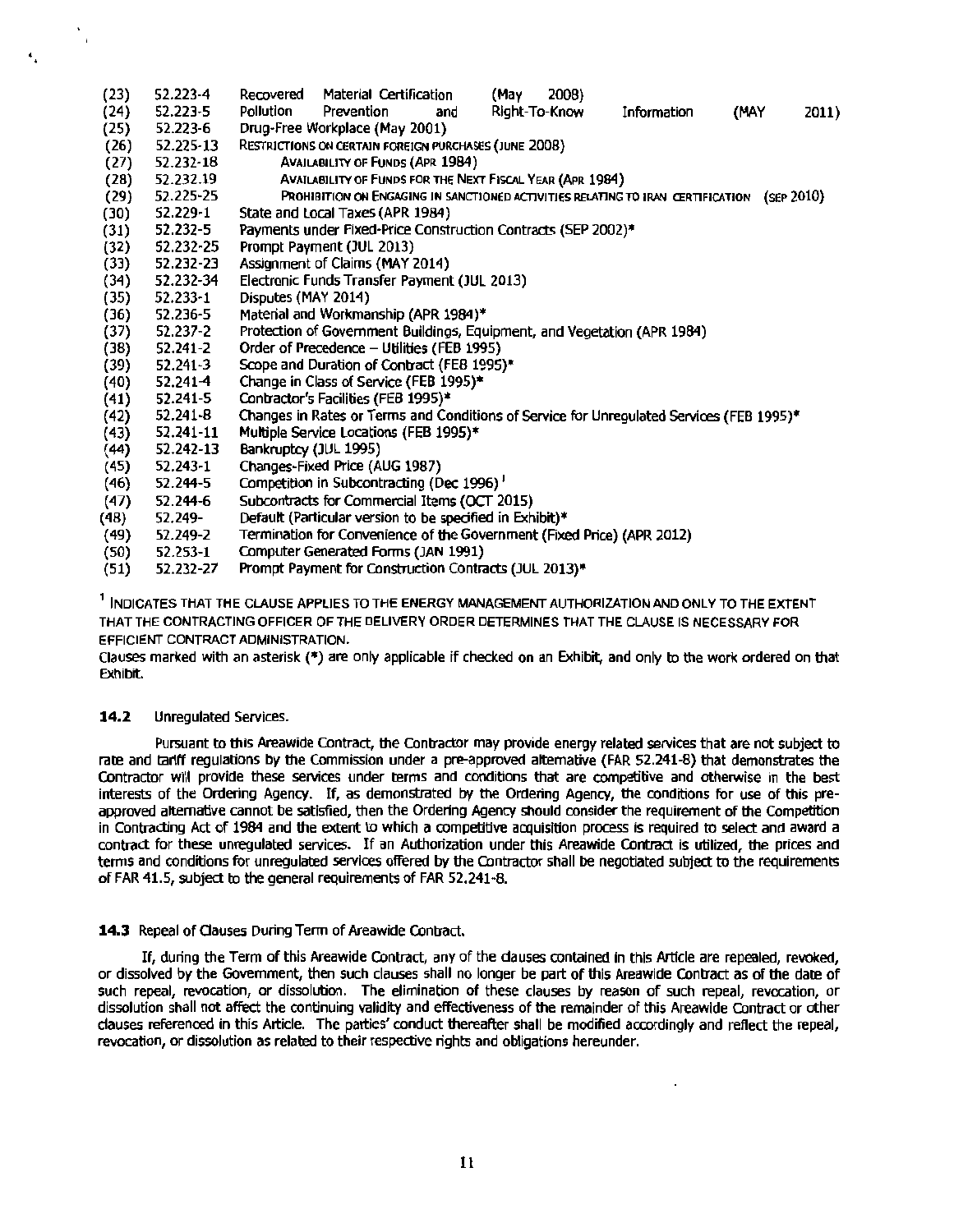#### 14.4 Clauses Incorporated in Full Text.

۰.

#### **1. 52.222-40 Notification of Employee Rights Under the National Labor Relations Act.**

As prescribed in 22.1605, insert the following clause:

NOTIFICATION OF EMPLOYEE RIGHTS UNDER THE NATIONAL LABOR RELATIONS ACT (DEC 2010)

(a) During the term of this contract, the Contractor shall post an employee notice, of such size and in such form, and containing such content as prescribed by the Secretary of Labor, in conspicuous places in and about its plants and offices where employees covered by the National Labor Relations Act engage In activities relating to the performance of the contract, including all places where notices to employees are customarily posted both physically and electronically, in the languages employees speak, in accordance with 29 CFR 471.2 (d) and (f).

(1) Physical posting of the employee notice shall be in conspicuous places in and about the Contractor's plants and offices so that the notice is prominent and readily seen by employees who are covered by the National Labor Relations Act and engage in activities related to the performance of the contract.

(2) If the Contractor customarily posts notices to employees electronically, then the Contractor shall also post the required notice electronically by displaying prominently, on any website that is maintained by the Contractor and is customarily used for notices to employees about terms and conditions of employment, a link to the Department of Labor's website that contains the full text of the poster. The link to the Department's website, as referenced in (b) (3) of this section, must read, "Important Notice about Employee Rights to Organize and Bargain CoHectively with Their Employers."

(b) This required employee notice, printed by the Department of Labor, may be

(1) Obtained from the Division ofInterpretations and Standards, Office of Labor-Management Standards, U.S. Department of Labor, 200 Constitution Avenue, NW. Room N-5609, Washington, DC 20210, (202) 693-0123, or from any field office of the Office of Labor- Management Standards or Office of Federal Contract Compliance Programs;

(2) Provided by the Federal contracting agency if requested;

(3) Downloaded from the Office of labor- Management Standards Web site at

www.dol.gov/olms/regs/compllance/EOl3496.htm; or

(4) Reproduced and used as exact duplicate copies of the Department of Labor's official poster.

(c) The required text of the employee notice referred to in this clause is located at Appendix A, Subpart A, 29 CFR Part 471.

(d) The Contractor shall comply with all provisions of the employee notice and related rules, regulations, and orders of the Secretary of Labor.

(e) In the event that the Contractor does not comply with the requirements set forth in paragraphs (a) through (d) of this clause, this contract may be terminated or suspended in whole or in part, and the Contractor may be suspended or debarred in accordance with 29 CFR 471.14 and subpart 9.4. Such other sanctions or remedies may be imposed as are provided by 29 CFR parts 471, which implements Executive Order 13496 or as otherwise provided by law.

(f) Subcontracts.

(1) The Contractor shall indude the substance of this Qause, induding this paragraph (f), in every subcontract that exceeds \$10,000 and will be performed wholly or partially in the United States, unless exempted by the rules, regulations, or orders of the Secretary of Labor Issued pursuant to section 3 of Executive Order 13496 of January 30, 2009, so that such provisions will be binding upon each subcontractor.

(2) The Contractor shall not procure supplies or services in a way designed to avoid the applicability of Executive Order 13496 or this dause.

(3) The Contractor shall take such action with respect to any such subcontract as may be directed by the Secretary of Labor as a means of enforcing such provisions, including the imposition of sanctions for noncompliance.

(4) However, if the Contractor becomes involved in litigation with a subcontractor, or is threatened with such involvement, as a result of such direction, the Contractor may request the United States, through the Secretary of Labor, to enter into such litigation to protect the interests of the United States.

(End of dause)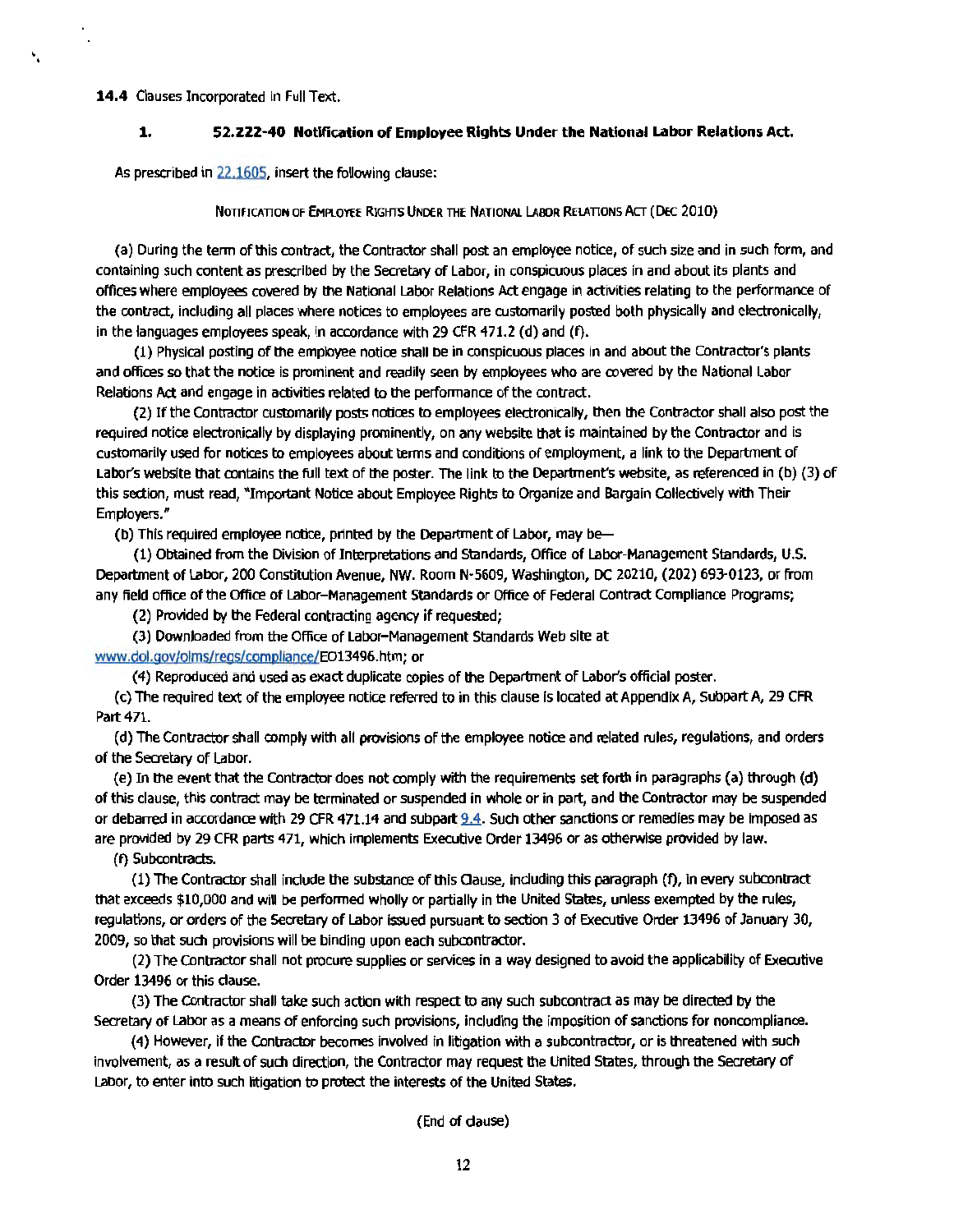#### 2. 52.241-7 Change in Rates or Terms and Conditions of Service for Regulated Services (FEB 1995)

The items included in Contractor's Tariff are available to the government and any Ordering Agency electronically at the Contractor's website, http://www.fpuc.com/tariffs/ . In addition, the government and any Ordering Agency may register at the website maintained by each *cl* the respective Regulatory Commissions for each docket opened regarding Contractor for automatic electronic notifications pertaining to that docket. Contractor shall comply with the Commission's regulatory requirements applicable to notifications to Contractor customers for changes to Contractors Tariff.

(End of dause)

#### 3. 52.252-1 Solicitation Provisions Incorporated by Reference (FEB 1998)

As prescribed in  $52.107(a)$ , insert the following provision:

SOUCITATION PROVISIONS INCORPORATED BY REFERENCE (FEB 1998)

(See ARTICLE 14.1)

4. The requirements of the Disputes clause at Federal Acquisition Regulation (FAR) 52.233-1 are supplemented to provide that matters involving the interpretation of tariffed retail rates, tariff rate schedules, and tariffed tenns provided under this Areawide contract are subject to the jurisdiction and regulation of the utility rate commission having jurisdiction.

#### 14.4 State Taxes.

..

٧.

The contract price excludes all State and local taxes levied on or measured by the contract or sales price of the services or completed supplies furnished under this contract. The Government agrees either to pay the amount of the state or local taxes to the Contractor or provide evidence necessary to sustain an exemption from such taxes.

#### ARTICLE 15. SMALL BUSINESS SUBCONTRACTING PLAN.

15.1. Attached hereto and made a part hereof by reference is a SUBCONTRACTING PLAN FOR SMALL BUSINESS CONCERNS OWNED AND CONTROLLED BY SOCIALLY & ECONOMICALLY SMALL BUSINESS CONCERNS OWNED AND CONTROLLED BY SOCIALLY & ECONOMICALLY DISADVANTAGED INDMDUALS, HUB ZONE BUSINESS CONCERNS, WOMAN OWNED SMALL BUSINESS CONCERNS, VETERAN-OWNED SMALL BUSINESSES CONCERNS AND DISABLED VETERAN-OWNED BUSINESSES negotiated between the Contractor and the Government, which is applicable on a company wide basis pursuant to the requirements of Section 211 of P.L. 95-507, as amended (15 U.S.C. 637(d)). The Contractor expressly understands that this subcontracting plan is an annual plan and hereby agrees to submit a new subcontracting plan by November 30<sup>th</sup> of each year during the Term of this Areawide Contract.

15.2. Information and announcements concerning current developments in the GSA Small Business Subcontracting Program are available on the GSA Energy Division web site accessible via http://www.gsa.gov/energy.

#### ARTICLE 16. NOTICES.

16.1. Unless specifically provided otherwise, all notices required to be provided to the Government under this Areawide Contract shall be mailed to: U. S. General Services Administration, PBS, Office of Facilities Management and Services Program; Director, Energy Division, 1800 F Street, NW Room 5116, Washington, DC 20405.

16.2. All inquiries and notices to the Contractor regarding this Areawide Contract shall be mailed to: Bonnie Erdek, 1750 South 14th Street, Suite 200, Fernandina Beach, FL 32034, Telephone Number: (561)838-1766), (E-mail: bonnie\_erdek@fpuc.com) or to such other person as the Contractor may hereafter designate in writing.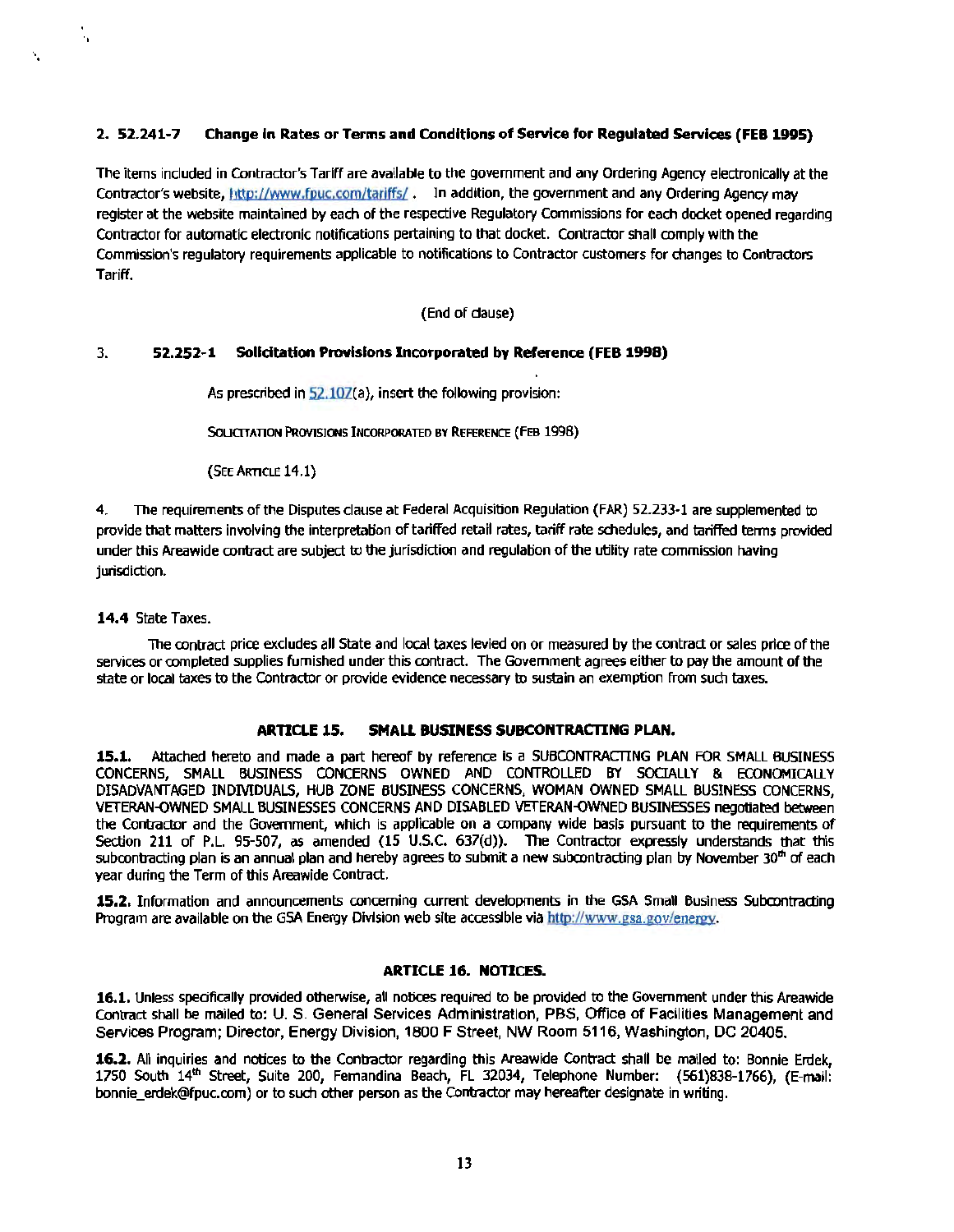16.3. The Ordering Agency shall provide GSA with a copy of all fully executed Exhibits including any applicable attachments at the address provided in Article 16.1.

#### ARTICLE 17. REPORTING.

17.1. The Contractor shall provide, as prescribed and directed by the Contracting Officer, an annual report on Subcontracting Plan Achievements, in accordance with the approved subcontracting plan for small business concerns and small business concerns owned and controlled by socially and economically disadvantaged individuals by October 30 of each year during the Term of this Areawide Contract. The report shall be submitted electronically utilizing the Small Business Administration's Electronic Subcontracting Reporting System. The website address of system can be found at http://www,esrs.goy.

#### ARTICLE 18. UTILITY ENERGY SERVICE CONTRACTS.

18.1. Measurement and verification: Energy Conservation Measures (ECM) will not be normally considered unless a net overall energy usage or cost reduction can be demonstrated and verified. Verification standards for energy projects are established in the North-American Energy Measurement and Verification Protocol (NEMVP), published by the Department of Energy's Federal Energy Management Program (FEMP).

18.2. Unless otherwise provided by law, the following provisions shall apply:

..

\ .

(a) Payment for energy conservation measures, when authorized as Energy Management Service (EMS), shall be equal to the direct cost of capital or financing amortized over a negotiated payment term commencing on the date of acceptance of the completed installation;

(b} The payment tenn for Authorizations involving energy conservation measures should be calculated to enable the Ordering Agency's payment(s) to be lower than the estimated cost savings to be realized from its implementation. In no event, however, shall this term exceed eighty percent (80%) of the useful life of the equipment/material to be installed.

18.3. Subcontracting: The Contractor may perform any or all of its requested Services through subcontractors, including its unregulated affiliates. ECM subcontractors shall be competitively selected in accordance with FAR 52.244-5 (Article 14.1-44 herein}. Subcontractor selection shall be based on cost, experience, past performance and other such factors as the Contractor and the Ordering Agency may mutually deem appropriate and reasonably related to the Government's minimum requirements. Upon request by the Government, the Contractor shall make available to the contracting officer all documents related to the selection of a subcontractor. In no event shall the Service be provided by subcontractors listed as excluded from Federal Procurement Programs maintained by GSA pursuant to 48 C.F.R. 9.404 (Article 14.1-10 herein).

18.4. For all Authorizations involving Energy Conservation Measures, it is desirable to have a Warranty Clause that addresses the specific needs and requirements of the work being performed and equipment that is to be provided by the Contractor; however, in the absence of a Warranty Clause In the Authorization, the following language will serve as the default Clause:

The Company shall pass through to the Agency all warranties on equipment installed or provided by it or Its subcontractors on Government property with the following representation:

Fforida Public Utilities Company ACKNOWLEDGES THAT THE UNITED STATES OF AMERICA WILL OWN OR LEASE THE EQUIPMENT AND/OR MATERIALS BEING INSTALLED OR SUPPLIED HEREUNDER, AND, ACCORDINGLY, AGREES THAT All WARRANTIES SET FORTH HEREIN, OR OTHERWISE PROVIDED BY LAW IN FAVOR OF GOVERNMENT SHALL INURE ALSO TO THE BENEFIT OF THE UNITED STATES AND THAT All CLAIMS ARISING FROM ANY BREAOI OF SUGI WARRANTIES OR AS A RESULT OF DEFECTS IN OR REPAIRS TO SUCH EQUIPMENT OR SUPPLIES MAY BE ASSERTED AGAINST Florida Public Utilities Company OR MANUFACTURER DIRECTLY BY THE UNITED STATES OF AMERICA.

The Ordering Agency shall submit to GSA a copy of all preliminary energy audit results or energy conservation measure analysis for review and compliance with Federal regulations and pollcy. Upon written confirmation of the aforementioned information, the Ordering Agency may negotiate Task Orders with the Contractor for the implementation of the energy conservation measures described in the preliminary documents. The Ordering Agency shall provide GSA with copies of fully executed Exhibit "C" Authorizations for any Energy Management Services resulting from confirmed/approved energy audits, including any applicable attachments, at the address provided in Article 16.1.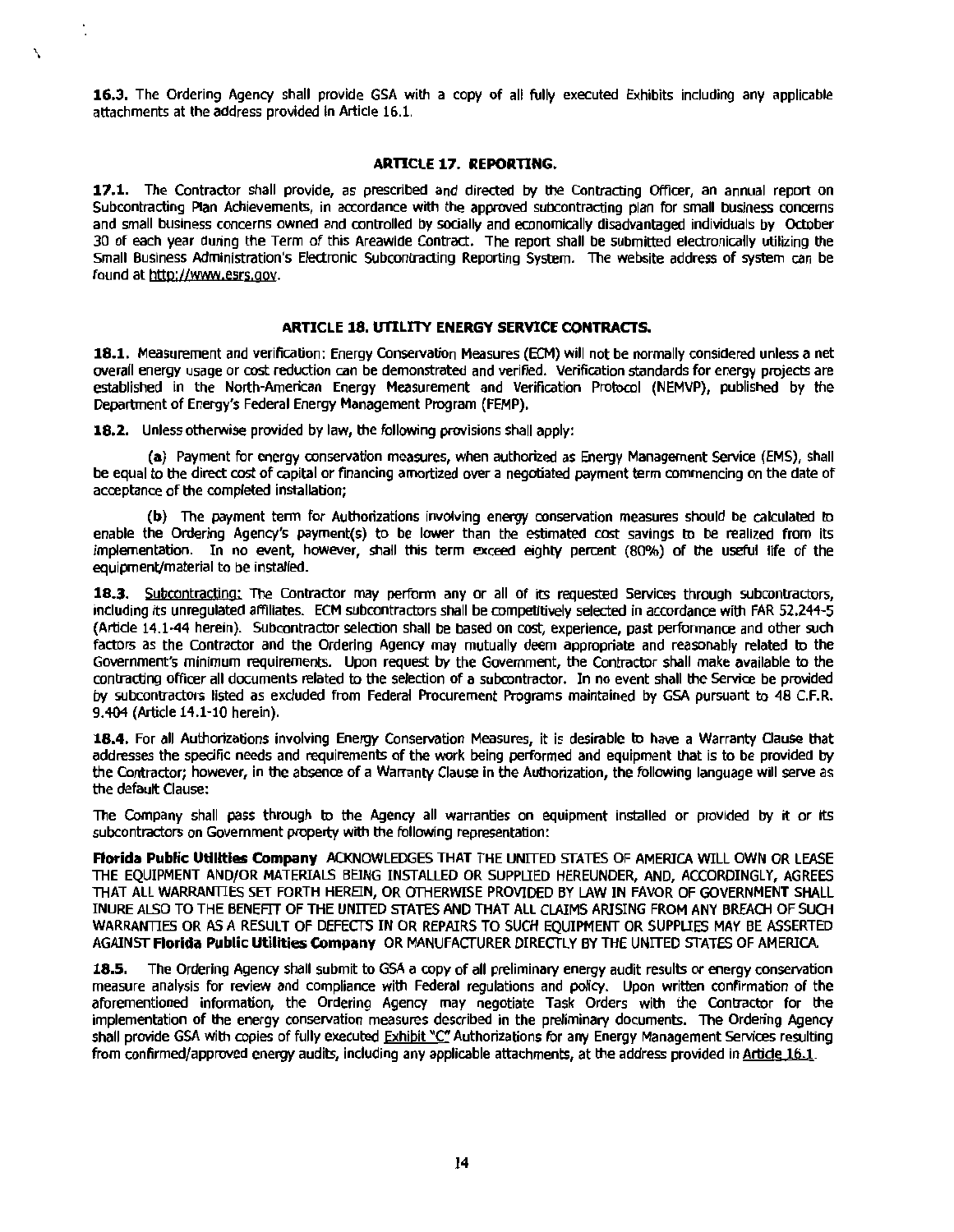18.6. Contractor's Responsibilities under this Areawide Contract:

'.

(a) The Contractor shall not provide Energy Management Service to Federal facilities unless the facility is a current customer or prospective customer of the regulated utility within the franchised service territory of the utility company providing such services.

(b) The work that ls to be performed under the Authorization for Energy Management Services shall be limited to work resulting in a direct reduction in energy usage (see Article 1.l(j)) and any modification or repair that is necessary as a direct result of the installation of the ECM.

**18.7.** Guaranteed Savings and Scoring of UESC's by the Ordering Agency(ies):

UESC's that meet the definition of "Energy Management Service" ("EMS") prescribed in Article 1.l(k) of this Areawide Contract, and which follow the guidance prescribed in OMB Memoranda M-12-21 and M-98-13, may be scored for budgetary purposes by the Ordering Agency(ies) on an annual basis if the UESC requires:

- (a) Energy savings performance assurances or guarantees of the savings to be generated by improvements, which must cover the full cost of the Federal investment for the improvements;
- (b) Measurement and verification (M&V) of savings through commissioning and retro-commissioning; and
- (c) Competition or an alternatives analysis as part of the selection process prior to entering into a UESC

**18.8.** In order to assure the necessary fiscal responsibility consistent with sound program management, alternatively financed UESCs should include a plan for continued action during the contract to assure continued accomplishment of expected performance (this is referred to as a Performance Assurance or Performance Verification Plan). The level of performance assurance (M&V) and its associated costs should be worth the level of certainty of cost savings that the Ordering Agency reasonably deems to be necessary. Each alternatively financed UESC should have a performance assurance plan to accomplish this. Such plans should provide for the separate evaluation of each energy conservation measure and combination of measures in order to identify the appropriate level of needed perfonnance assurance activity based on the technical complexity, potential savings magnitude, and specific situation. (See Overview of the Measurement and Verification for Federal Energy Projects Guidelines Version 2.2 or FEMP Fact Sheet - Performance Assurance for Multi-Year Contracts Under the Utility Incentive Program for further guidance.) Inclusion of and compliance with the performance assurance plan in the specific project task order satisfies the requirements of Contractor under section 18.1 and 18.7.

#### **ARTICLE 19. MISCELLANEOUS.**

**19.1.** Contract administration: The Ordering Agency shall assist in the day-to-day administration of the Service being provided to it under an Authorization.

**19.2.** Anti-Deficiency: Unless otherwise authorized by Public Law or Federal Regulation, nothing contained herein shall be construed as binding the Government to expend, in any one fiscal year, any sum In excess of the appropriation made by Congress for that fiscal year in furtherance of the matter of any Authorization executed in accordance with this Areawide Contract or to involve the Government in an obligation for the future expenditure of monies before an appropriation is made (Anti-Deficiency Act, 31 U.S.C. 1341.A.1).

**19.3.** Obtigatjoo to Serve; Nothing contained in this Areawide Contract shall obligate the Contractor to take any action which it may consider to be detrimental to its obligations as a public utility.

19.4 Term of Authorizations: It is recognized that during the Term of this Areawide Contract, situations and/or requirements may arise where it may be desirable that the term of service to an Ordering Agency's facility extend beyond the Term of this Areawide contract. In such event, the particular Authorization Involved may specify a term extending beyond the Term of this Areawide contract, provided that It is within the contracting authority of the Ordering Agency and appropriate termination liability provisions have been negotiated between the Contractor and Ordering Agency to address unamortized balances for connection charge or energy management service projects.

**19.S.** Indemnification: Any indemnification language contained in standard fonn agreements executed between the Ordering Agency and the Contractor shall be binding upon the Federal Government only to the extent authorized by opinions of the Government Accountability Office and the Federal Torts Oaims Act.

**19.6.** Waiver of Sovereign Immunity: Any language contained in standard form agreements executed between the Ordering Agency and the Contractor shall not be construed to waive the federal government's sovereign immunity, and may not be applicable where the federal government's sovereign immunity has not otherwise been waived by statutory law.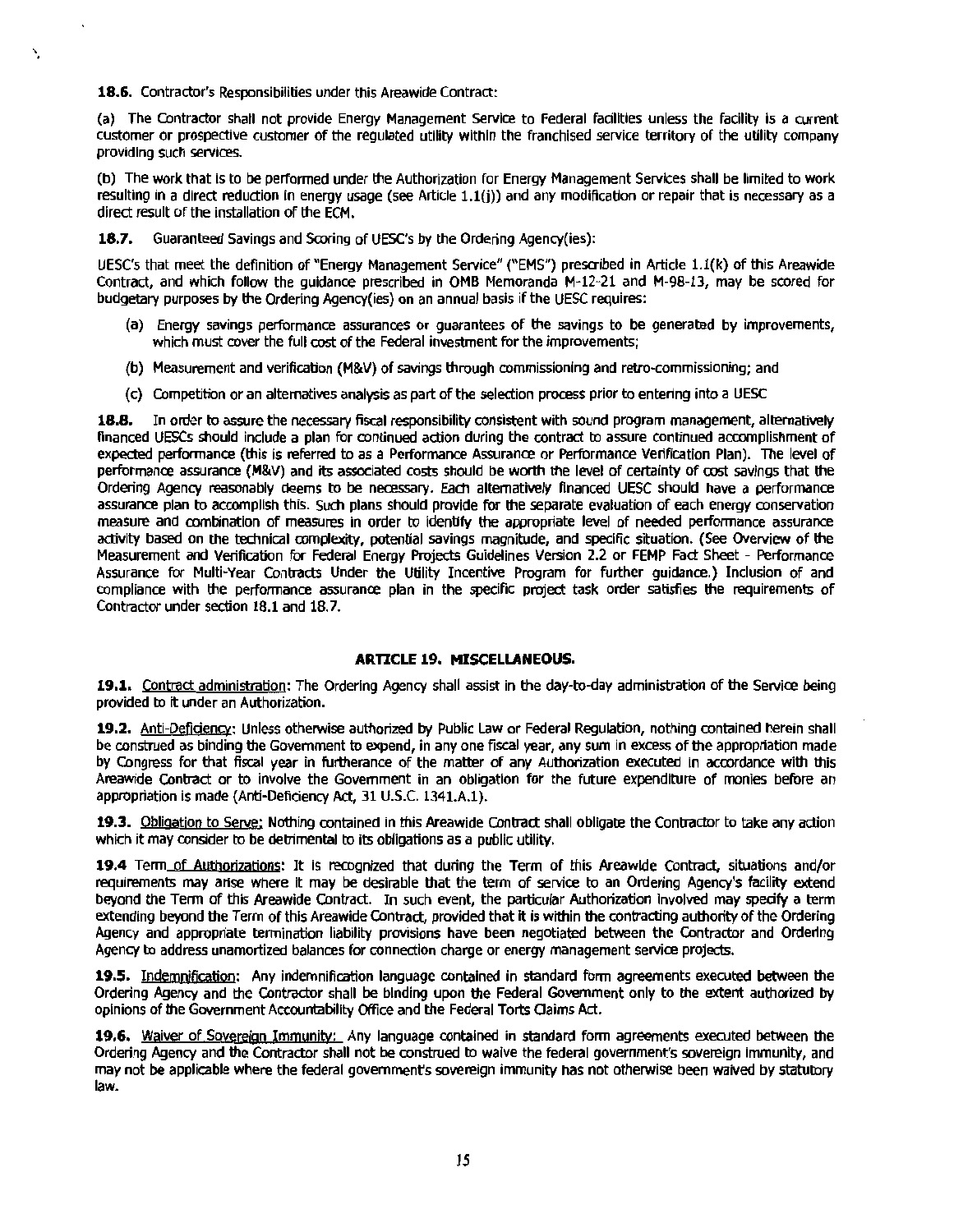**19.7.** Davis Bacon Act: Since this Areawide Public Utility Contract does not involve the regulated utility company performing on a Federally funded or assisted contract for the construction, alteration, or repair of a public work and/or public facility, the Davis Bacon Act does not apply to the work to be performed by the regulated utility company in connection with the provision of regulated utility services. However, If a determination by the Department of Labor (DOL) differs, the regulated utlllty company will be solely responsible for any financial liability for any contrary determination by DOL.

.,

 $\overline{\phantom{0}}$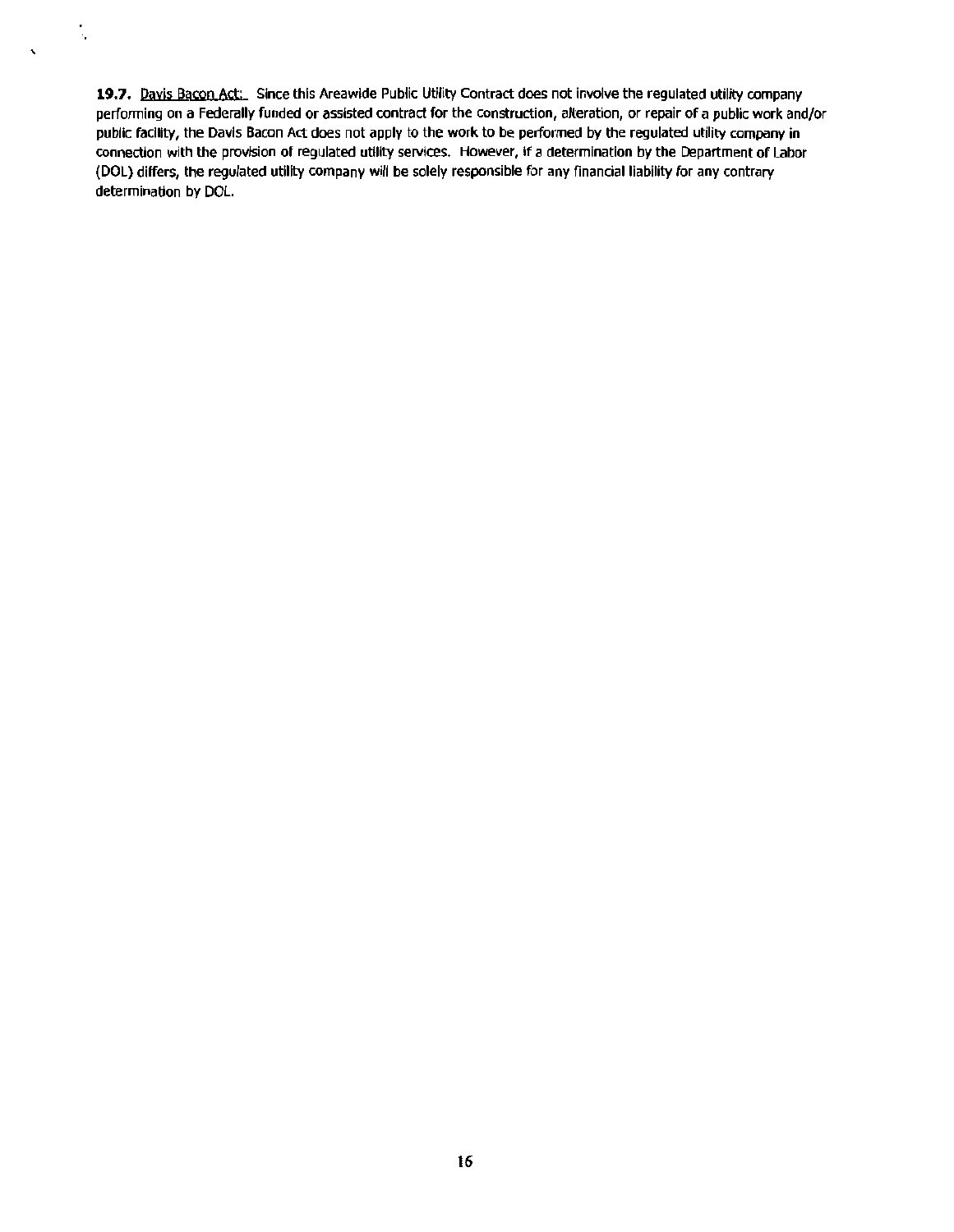IN WITNESS WHEREOF, the parties have executed this Areawide Contract as of the day and the year first above written.

> **UNITED STATES OF AMERICA** Acting through the Administrator of General Services

inda K. Koman By: Linda K. Koman

GSA, PBS, Energy Division Contracting Officer

ATTEST:

 $\ddot{\phantom{0}}$ 

 $\lambda$ 

Bv: Jerard Butle<br>GSA, PBS, Energy Division Butler

**FLORIDA PUBLIC UTILITIES COMPANY** KevinWebber Bv: ce Presider Title:

ATTEST:

By fluid Soumer Aleida Socavras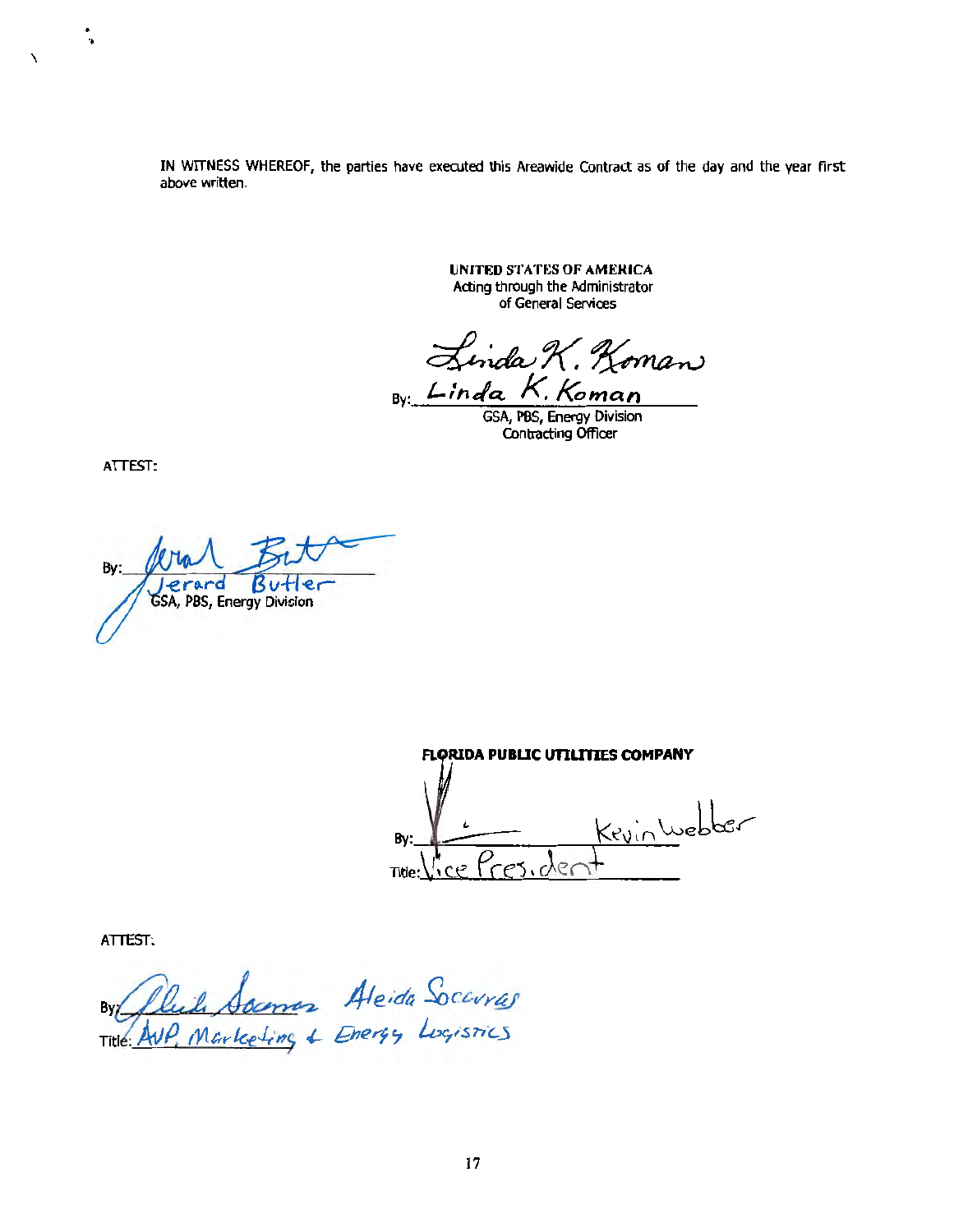#### **CERTIFICATE**

Ϊ.

I, James F. Moriarty, certify that I am Corporate Seerchry' of FLORIDA PUBLIC UTILITIES COMPANY, named as Contractor in the negotiated Areawide Public Utility Contract No. GS-OOP-16-BSD-1215; that Kevin Webber who signed said Areawide Public Utility Contract on behalf of Areawide Public Utility Contract was duly signed for and on behalf of said Corporation and is within the scope of its corporate powers.

 $z$ 

(Corporate Seal)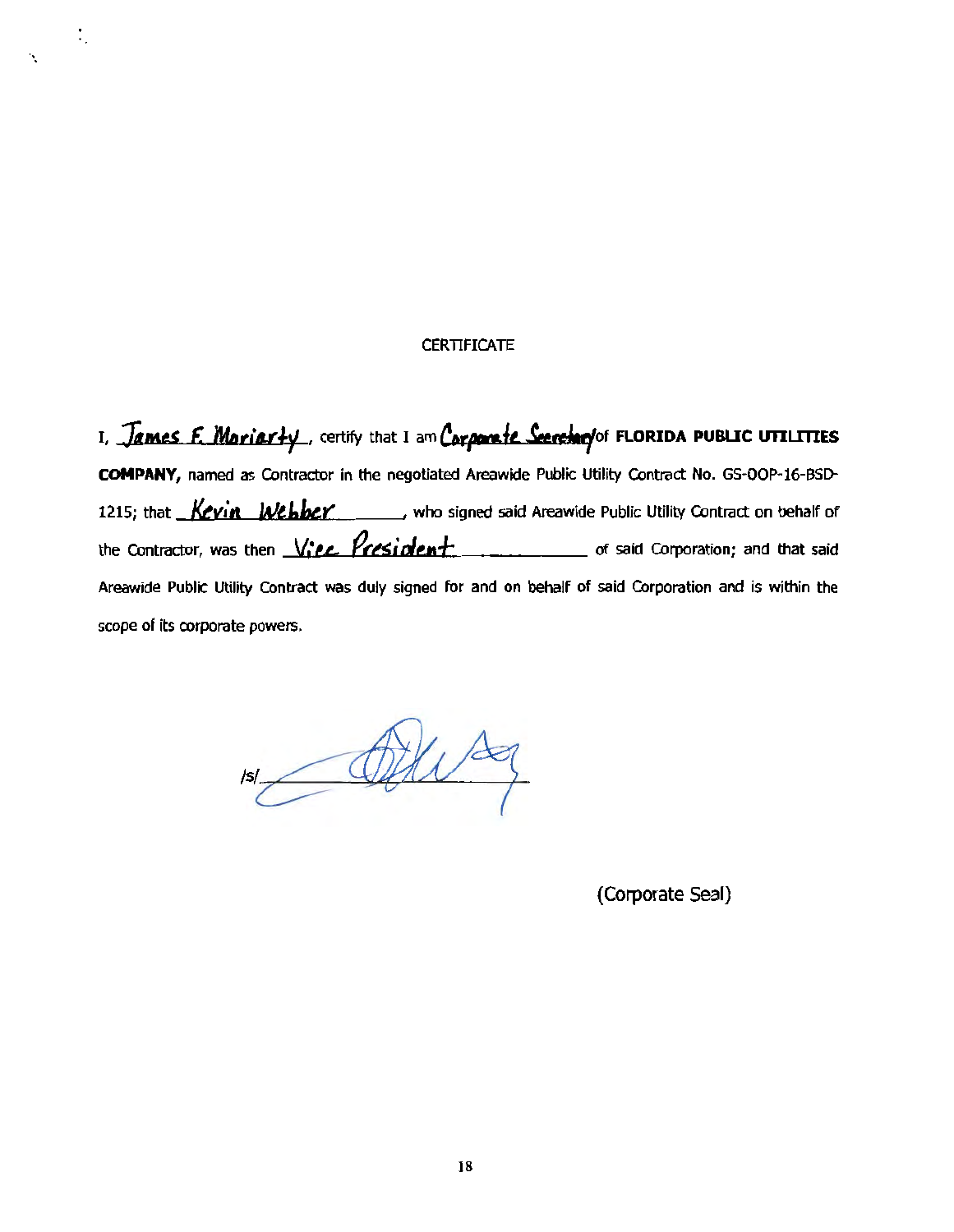#### EXHIBIT "A"

|                                        |                         |                                                                                                                                                                                                                                                                                                                        | Ordering Agency's ID (Optional)                                                                                                                                                                                                                                                       | Contractor's ID NO. (Optional) |
|----------------------------------------|-------------------------|------------------------------------------------------------------------------------------------------------------------------------------------------------------------------------------------------------------------------------------------------------------------------------------------------------------------|---------------------------------------------------------------------------------------------------------------------------------------------------------------------------------------------------------------------------------------------------------------------------------------|--------------------------------|
|                                        |                         | FLORIDA PUBLIC UTILITIES COMPANY<br>AUTHORIZATION FOR ELECTRIC SERVICE, CHANGE IN ELECTRIC SERVICE,<br>OR DISCONNECTION OF ELECTRIC SERVICE UNDER<br>CONTRACT NO. GS-OOP-16-BSD-1215                                                                                                                                   |                                                                                                                                                                                                                                                                                       |                                |
| Address:                               |                         | Ordering Agency. The contract of the contract of the contract of the contract of the contract of the contract of the contract of the contract of the contract of the contract of the contract of the contract of the contract                                                                                          |                                                                                                                                                                                                                                                                                       |                                |
|                                        |                         | as hereinafter stated. Contract Article 2 and 4 shall be followed for the initiation of service under this contract.                                                                                                                                                                                                   | Pursuant to Contract No. GS-OOP-16-BSD-1215 between the Contractor and the United States Government and<br>subject to all the provisions thereof, service to the United States Government under such contract shall be rendered or modified                                           |                                |
|                                        | <b>SERVICE ADDRESS:</b> | PREMISES TO BE SERVED: The contract of the contract of the contract of the contract of the contract of the contract of the contract of the contract of the contract of the contract of the contract of the contract of the con                                                                                         |                                                                                                                                                                                                                                                                                       |                                |
|                                        |                         | NATURE OF SERVICE: $\Box$ Connect, $\Box$ Change, $\Box$ Disconnect, $\Box$ Continue Service, $\Box$ DSM Work,<br>$\Box$ Line Extension, Alteration, Relocation, or Reinforcement, $\Box$ Special Facilities<br>□ Local Distribution Services, □ Billing & Ancillary Services                                          |                                                                                                                                                                                                                                                                                       |                                |
| CONDITIONS:                            | OTHER TERMS AND         |                                                                                                                                                                                                                                                                                                                        |                                                                                                                                                                                                                                                                                       |                                |
|                                        |                         | Attach any other relevant terms and conditions under which service will be provided.<br>POINT OF DELIVERY: And the contract of the contract of the contract of the contract of the contract of the contract of the contract of the contract of the contract of the contract of the contract of the contract of the con |                                                                                                                                                                                                                                                                                       |                                |
|                                        |                         | TERM OF SERVICE: From through through the contract of the contract of the contract of the contract of the contract of the contract of the contract of the contract of the contract of the contract of the contract of the cont                                                                                         | and the company's company's state of the company's state of the company's state of the company's state of the                                                                                                                                                                         |                                |
|                                        |                         | or modified by the regulatory body having jurisdiction. (see article 5 of this contract.)                                                                                                                                                                                                                              | SERVICE HEREUNDER SHALL BE UNDER RATE SCHEDULE NO. _______________________________*, Hereafter amended<br>ESTIMATED ANNUAL ENERGY USAGE: ______________KWH, ESTIMATED DEMAND: ______________KW                                                                                        |                                |
|                                        |                         | ACCOUNTING AND APPROPRIATION DATA FOR SERVICE: ACCOUNTING AND APPROPRIATION DATA FOR SERVICE:<br>FOR CONNECTION/SPECIAL FACILITIES CHARGE:                                                                                                                                                                             | ESTIMATED ANNUAL SERVICE COST: SUNNIANTED CONNECTION/SPECIAL FACILITIES CHARGE: SUNNIANTED CONNECTION/SPECIAL FACILITIES CHARGE: SUNNIANTED CONNECTION/SPECIAL FACILITIES CHARGE: SUNNIANTED CONNECTION/SPECIAL FACILITIES CHA                                                        |                                |
|                                        |                         | CLAUSES INCORPORATED BY REFERENCE (Check applicable clauses):                                                                                                                                                                                                                                                          |                                                                                                                                                                                                                                                                                       |                                |
| $(l)$ 52.211-10                        |                         | Commencement, Prosecution and Completion of Work (APR 1984)                                                                                                                                                                                                                                                            |                                                                                                                                                                                                                                                                                       |                                |
| $(2 - 52.236 - 5)$                     |                         | Moterial and Workmanship (APR 1984)                                                                                                                                                                                                                                                                                    |                                                                                                                                                                                                                                                                                       |                                |
| $(3)$ 52.241-4                         |                         | Change in Class of Service (FEB 1995)<br>Scope and Duration of Contract (FEB 1995)                                                                                                                                                                                                                                     |                                                                                                                                                                                                                                                                                       |                                |
| $(4)$ 52.241-3                         |                         |                                                                                                                                                                                                                                                                                                                        |                                                                                                                                                                                                                                                                                       |                                |
| $(5 - 52.241 - 5)$<br>$(6)$ $52.241-7$ |                         | Contractor's Facilities (FEB 1995)<br>(Use Full Text of Clause)                                                                                                                                                                                                                                                        | Change in Rates or Terms and Conditions of Service for Regulated Services (FEB 1995)                                                                                                                                                                                                  |                                |
|                                        | $(7)$ 52.241-11         | Multiple Service Locations (FEB 1995)                                                                                                                                                                                                                                                                                  |                                                                                                                                                                                                                                                                                       |                                |
| $(8)$ 52.243-1                         |                         | Changes-Fixed Price (AUG 1987)                                                                                                                                                                                                                                                                                         |                                                                                                                                                                                                                                                                                       |                                |
|                                        |                         | (9) $\frac{1}{2}$ 52.249-Default ( $\frac{1}{2}$ (Specify appropriate Clause)                                                                                                                                                                                                                                          |                                                                                                                                                                                                                                                                                       |                                |
|                                        |                         |                                                                                                                                                                                                                                                                                                                        | BILLS WILL BE RENDERED TO THE ORDERING AGENCY FOR PAYMENT AT THE FOLLOWING ADDRESS:<br>copies.<br>$\mathbf{in}$ . The set of $\mathbf{in}$<br>The foregoing shall be effective upon the return of the fully executed original Authorization by the Contractor to the ordering Agency. |                                |
|                                        |                         |                                                                                                                                                                                                                                                                                                                        |                                                                                                                                                                                                                                                                                       |                                |
| <b>ACCEPTED:</b>                       |                         |                                                                                                                                                                                                                                                                                                                        | <b>FLORIDA PUBLIC UTILITIES COMPANY</b>                                                                                                                                                                                                                                               |                                |
|                                        | (Ordering Agency)       |                                                                                                                                                                                                                                                                                                                        | (Contractor)                                                                                                                                                                                                                                                                          |                                |
| By:_                                   | Authorized Signature    |                                                                                                                                                                                                                                                                                                                        | $By \_\_$<br>Authorized Signature                                                                                                                                                                                                                                                     |                                |
|                                        | $\text{Title:}$         |                                                                                                                                                                                                                                                                                                                        |                                                                                                                                                                                                                                                                                       |                                |
|                                        |                         | Date: and the contract of the contract of the contract of the contract of the contract of the contract of the contract of the contract of the contract of the contract of the contract of the contract of the contract of the                                                                                          | Date:                                                                                                                                                                                                                                                                                 |                                |

 $\star\star$ d special The necessary, attach and hake part nereor supplementar agreements or site to make required contraction or extension entities and special facilities or service arrangements. (See Article 5 of this Contract for instructions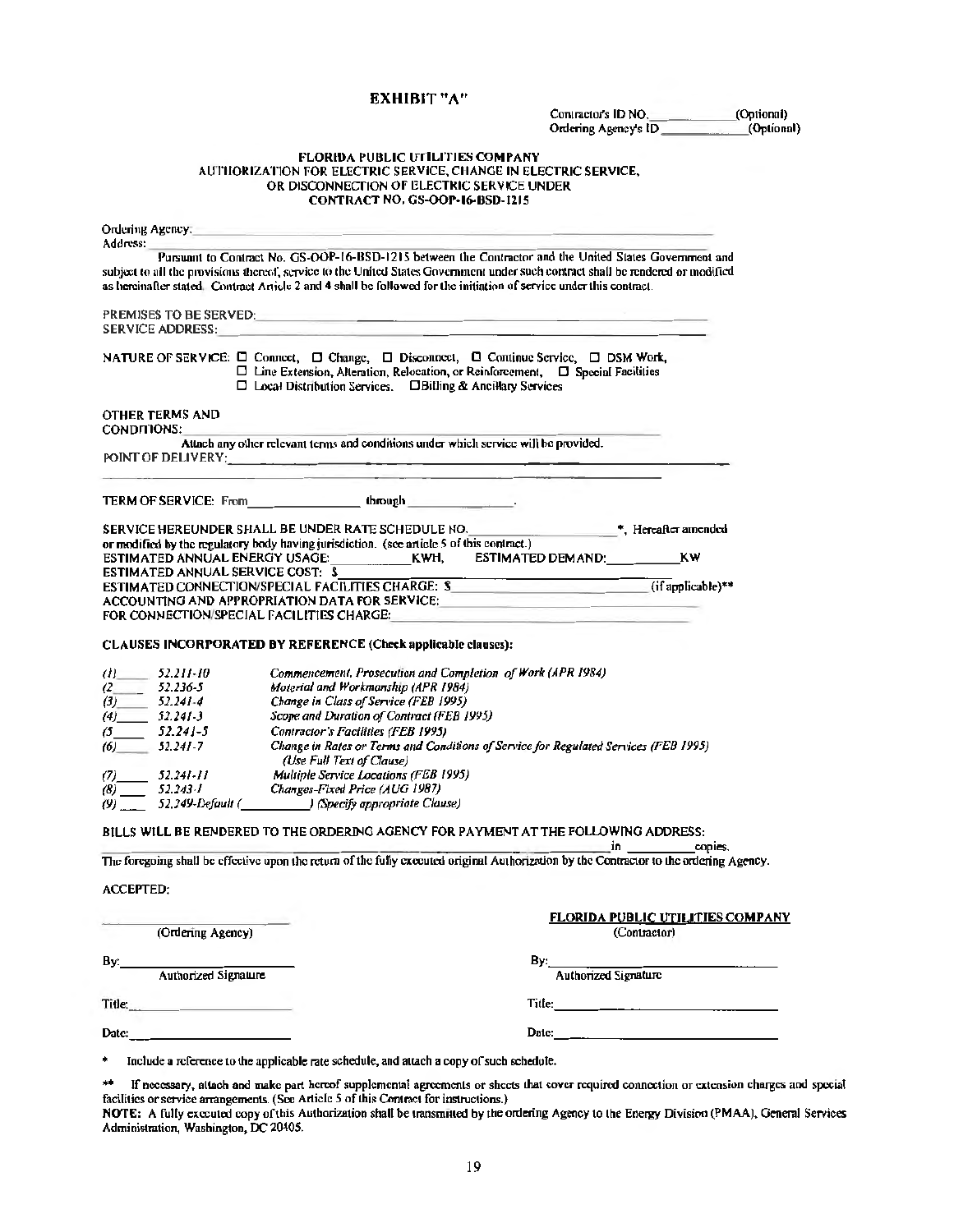#### EXHIBIT "B"

 $\sqrt{N/\Lambda}$ 

Contractor's ID NO. (Optional)<br>rdenno Agency's ID (Optional) Ordering Agency's ID

### FLORIDA PUBUC UTILITIES COMPANY

AUTHORIZATION FOR NATURAL GAS SERVICE, CHANGE IN NATURAL GAS SERVICE, OR DISCONNECTION OF NATURAL GAS SERVICE UNDER CONTRACT NO. GS-OOP-16-850-1215

| Address:  |                                                                                                                   |                                                                              |                                                              |  |                                                   |                                                                                                                                                                                                                                                |  |
|-----------|-------------------------------------------------------------------------------------------------------------------|------------------------------------------------------------------------------|--------------------------------------------------------------|--|---------------------------------------------------|------------------------------------------------------------------------------------------------------------------------------------------------------------------------------------------------------------------------------------------------|--|
|           | hereinafter stated. Contract Article 2 and 4 shall be followed for the initiation of service under this contract. |                                                                              |                                                              |  |                                                   | Pursuant to Contract No. GS-OOP-16-BSD-1215 between the Contractor and the United States Government and subject<br>to all the provisions thereof, service to the United States Government under such contract shall be rendered or modified as |  |
|           | PREMISES TO BE SERVED:<br><b>SERVICE ADDRESS:</b>                                                                 |                                                                              |                                                              |  |                                                   |                                                                                                                                                                                                                                                |  |
|           | NATURE OF SERVICE:                                                                                                | $\Box$ Connect                                                               | $\square$ Full Service $\square$ Local Distribution Services |  |                                                   | $\square$ Change $\square$ Disconnect $\square$ Continue Service $\square$ Special Facilities<br>$\Box$ Line Extension, Alteration, Relocation, or Reinforcement $\Box$ Transportation<br>□ Billing & Ancillary Services                       |  |
|           | OTHER TERMS AND CONDITIONS:                                                                                       |                                                                              |                                                              |  |                                                   |                                                                                                                                                                                                                                                |  |
|           | POINT OF DELIVERY:                                                                                                |                                                                              |                                                              |  |                                                   | Attach any other relevant terms and conditions under which service will be provided.<br><u> 1989 - Johann Stoff, amerikan bestemannsnafn og det forskellige og den større og stoffens og den som som som </u>                                  |  |
|           | TERM OF SERVICE: From ________________________through __________________.                                         |                                                                              |                                                              |  |                                                   |                                                                                                                                                                                                                                                |  |
|           |                                                                                                                   |                                                                              |                                                              |  |                                                   | SERVICE HEREUNDER SHALL BE UNDER RATE SCHEDULE NO. _______________________*, Hereafter amended or modified by                                                                                                                                  |  |
|           | the regulatory body having jurisdiction. (see article 5 of this contract.)                                        |                                                                              |                                                              |  |                                                   | ESTIMATED ANNUAL GAS VOLUME: ________________________(Specify THERMS or CUBIC FEET)                                                                                                                                                            |  |
|           | ESTIMATED ANNUAL SERVICE COST: \$                                                                                 |                                                                              |                                                              |  | <u> 1980 - Johann Barnett, fransk politiker (</u> |                                                                                                                                                                                                                                                |  |
|           | ACCOUNTING AND APPROPRIATION DATA FOR SERVICE:                                                                    |                                                                              |                                                              |  |                                                   |                                                                                                                                                                                                                                                |  |
|           | CLAUSES INCORPORATED BY REFERENCE (Check applicable clauses):                                                     |                                                                              |                                                              |  |                                                   |                                                                                                                                                                                                                                                |  |
|           | $(1)$ 52.211-10                                                                                                   | Commencement, Prosecution and Completion of Work (APR 1984)                  |                                                              |  |                                                   |                                                                                                                                                                                                                                                |  |
|           | $(2)$ 52.236-5<br>$(3)$ 52.241-4                                                                                  | Material and Workmanship (APR 1984)<br>Change in Class of Service (FEB 1995) |                                                              |  |                                                   |                                                                                                                                                                                                                                                |  |
|           | $(4)$ 52.241-3                                                                                                    | Scope and Duration of Contract (FEB 1995)                                    |                                                              |  |                                                   |                                                                                                                                                                                                                                                |  |
|           | $(5)$ 52.241-5                                                                                                    | Contractor's Facilities (FEB 1995)                                           |                                                              |  |                                                   | Change in Rates or Terms and Conditions of Service for Regulated Services (FEB 1995) (Use Full Text of                                                                                                                                         |  |
|           |                                                                                                                   | Clause)                                                                      |                                                              |  |                                                   |                                                                                                                                                                                                                                                |  |
|           | $(7)$ 52.241-11<br>$(8)$ 52.243-1                                                                                 | Multiple Service Locations (FEB 1995)<br>Changes-Fixed Price (AUG 1987)      |                                                              |  |                                                   |                                                                                                                                                                                                                                                |  |
|           | $(9)$ 52.249-                                                                                                     | Default (___________________) (Specify appropriate Clause)                   |                                                              |  |                                                   |                                                                                                                                                                                                                                                |  |
|           | BILLS WILL BE RENDERED TO THE ORDERING AGENCY FOR PAYMENT AT THE FOLLOWING ADDRESS:                               |                                                                              |                                                              |  |                                                   | copies.                                                                                                                                                                                                                                        |  |
| Agency.   |                                                                                                                   |                                                                              |                                                              |  |                                                   | The foregoing shall be effective upon the return of the fully executed original Authorization by the Contractor to the ordering                                                                                                                |  |
| ACCEPTED: |                                                                                                                   |                                                                              |                                                              |  |                                                   |                                                                                                                                                                                                                                                |  |
|           |                                                                                                                   |                                                                              |                                                              |  |                                                   | <b>FLORIDA PUBLIC UTILITIES COMPANY</b>                                                                                                                                                                                                        |  |
|           | (Ordering Agency)                                                                                                 |                                                                              |                                                              |  |                                                   | (Contractor)                                                                                                                                                                                                                                   |  |
|           |                                                                                                                   |                                                                              |                                                              |  | By: $\qquad \qquad$                               |                                                                                                                                                                                                                                                |  |
| Title:    | Authonzed Signature                                                                                               |                                                                              |                                                              |  |                                                   | <b>Authorized Signature</b>                                                                                                                                                                                                                    |  |
| Date:     |                                                                                                                   |                                                                              |                                                              |  |                                                   | Date: and the contract of the contract of the contract of the contract of the contract of the contract of the contract of the contract of the contract of the contract of the contract of the contract of the contract of the                  |  |

\* Indude a reference to the applicable rate schedule, and attach a copy of such schedule.

\*\* If necessary, attach and make part hereof supplemental agreements or sheets that cover required connection or extension charges and special facilities or service arrangements. (See Article Sof this Contract for instructions.) NOTE: A fully executed copy of this Authorization shall be transmitted by the ordering Agency to the Energy Division (PMM), General Services Administration, Washington, DC 20405.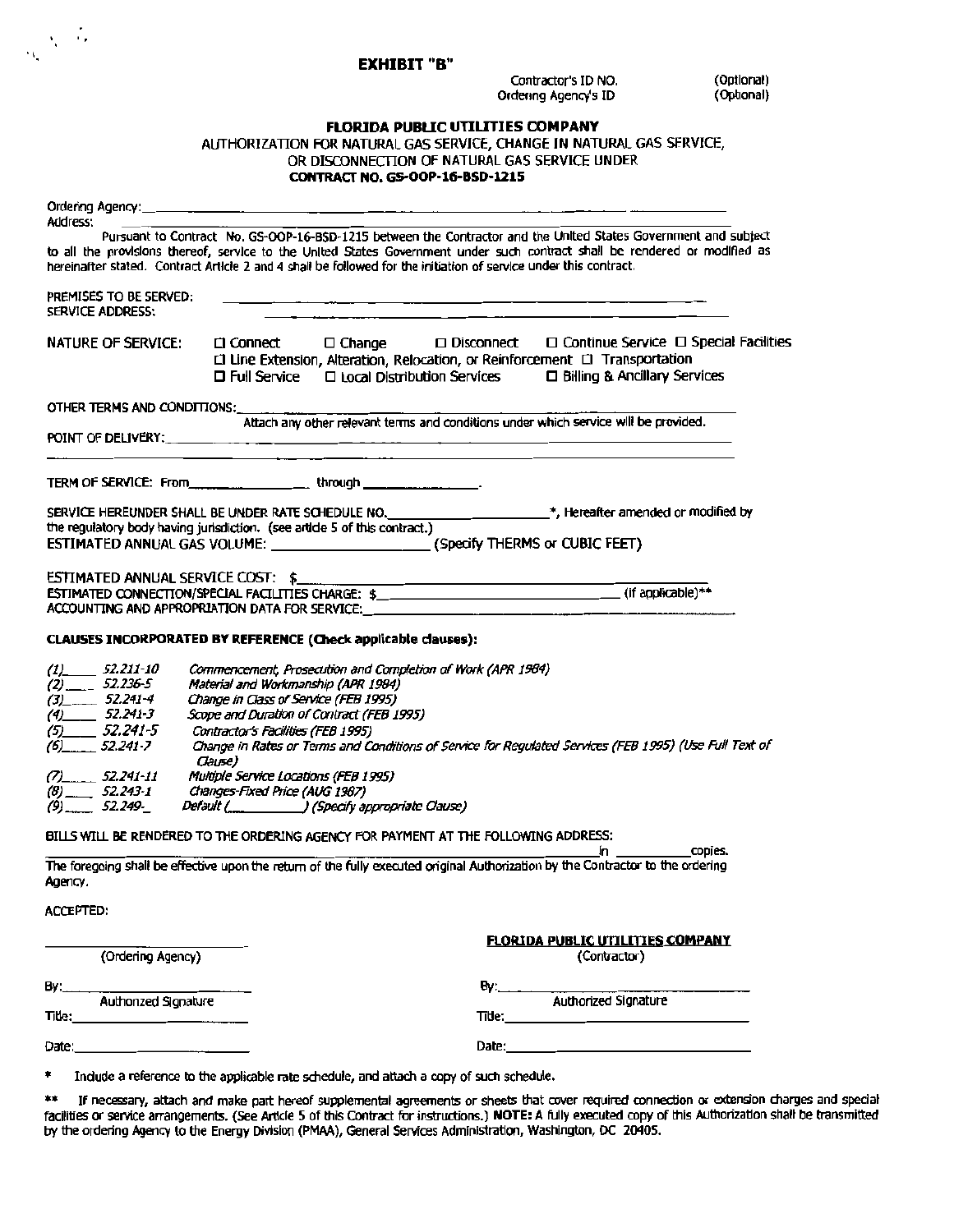|                                                                                                                                                                                                                                                                                         | ЕХНІВІТ "С"                                                                                                                                                                                                                                                                                                                                                                                                                                                                                                                                                                                                                                                                                                                                                     |                                                                                                                                                                                                                                      |                                                        |  |  |  |  |  |
|-----------------------------------------------------------------------------------------------------------------------------------------------------------------------------------------------------------------------------------------------------------------------------------------|-----------------------------------------------------------------------------------------------------------------------------------------------------------------------------------------------------------------------------------------------------------------------------------------------------------------------------------------------------------------------------------------------------------------------------------------------------------------------------------------------------------------------------------------------------------------------------------------------------------------------------------------------------------------------------------------------------------------------------------------------------------------|--------------------------------------------------------------------------------------------------------------------------------------------------------------------------------------------------------------------------------------|--------------------------------------------------------|--|--|--|--|--|
|                                                                                                                                                                                                                                                                                         |                                                                                                                                                                                                                                                                                                                                                                                                                                                                                                                                                                                                                                                                                                                                                                 |                                                                                                                                                                                                                                      | Contractor's ID NO.<br>(Optional)                      |  |  |  |  |  |
|                                                                                                                                                                                                                                                                                         |                                                                                                                                                                                                                                                                                                                                                                                                                                                                                                                                                                                                                                                                                                                                                                 |                                                                                                                                                                                                                                      | Ordering Agency's ID NO.<br>(Optional)                 |  |  |  |  |  |
|                                                                                                                                                                                                                                                                                         | FLORIDA PUBLIC UTILITIES COMPANY<br>AUTHORIZATION FOR, OR TERMINATION OF, ENERGY MANAGEMENT SERVICES<br>CONTRACT NO. GS-OOP-16-BSD-1215                                                                                                                                                                                                                                                                                                                                                                                                                                                                                                                                                                                                                         |                                                                                                                                                                                                                                      |                                                        |  |  |  |  |  |
|                                                                                                                                                                                                                                                                                         | Ondering Agency: and the contract of the contract of the contract of the contract of the contract of the contract of the contract of the contract of the contract of the contract of the contract of the contract of the contr                                                                                                                                                                                                                                                                                                                                                                                                                                                                                                                                  |                                                                                                                                                                                                                                      |                                                        |  |  |  |  |  |
| Address:                                                                                                                                                                                                                                                                                |                                                                                                                                                                                                                                                                                                                                                                                                                                                                                                                                                                                                                                                                                                                                                                 |                                                                                                                                                                                                                                      |                                                        |  |  |  |  |  |
| <b>PREMISES TO BE SERVED.</b>                                                                                                                                                                                                                                                           | Pursuant to Contract No. GS-OOP-16-BSD-1215 between the Contractor and the United States Government and subject to all the<br>provisions thereof, service to the United States Government under such contract shall be rendered or modified as hereinafter stated. Contract<br>Articles 2 and 4 shall be followed for the initiation of service under this contract.                                                                                                                                                                                                                                                                                                                                                                                            |                                                                                                                                                                                                                                      |                                                        |  |  |  |  |  |
| <b>SERVICE ADDRESS:</b>                                                                                                                                                                                                                                                                 |                                                                                                                                                                                                                                                                                                                                                                                                                                                                                                                                                                                                                                                                                                                                                                 |                                                                                                                                                                                                                                      |                                                        |  |  |  |  |  |
| <b>NATURE OF SERVICE:</b>                                                                                                                                                                                                                                                               | $\Box$ Other (See Remarks Below)                                                                                                                                                                                                                                                                                                                                                                                                                                                                                                                                                                                                                                                                                                                                | $\Box$ Preliminary Energy Audit $\Box$ ECP Feasibility Study $\Box$ ECP Engineering & Design Study<br>□ Energy Conservation Project (ECP) Installation □ □ Demand Side Management (DSM) Project                                      |                                                        |  |  |  |  |  |
| Commission. (See Article 5 of this contract.)                                                                                                                                                                                                                                           | SERVICE HEREUNDER shall be provided consistent with the Contractor's applicable tariffs, rates, rules, regulations, riders, practices, and/or<br>terms and conditions of service, as modified, amended or supplemented by the Contractor and approved, to the extent required, by the<br>POINT OF DELIVERY: And the contract of the contract of the contract of the contract of the contract of the contract of the contract of the contract of the contract of the contract of the contract of the contract of the con<br><u> 1989 - Andrea Stadt Andrea Stadt Andrea Stadt Andrea Stadt Andrea Stadt Andrea Stadt Andrea Stadt Andrea Stadt Andrea Stadt Andrea Stadt Andrea Stadt Andrea Stadt Andrea Stadt Andrea Stadt Andrea Stadt Andrea Stadt Andre</u> |                                                                                                                                                                                                                                      |                                                        |  |  |  |  |  |
|                                                                                                                                                                                                                                                                                         | ESTIMATED PROJECT COST: \$                                                                                                                                                                                                                                                                                                                                                                                                                                                                                                                                                                                                                                                                                                                                      |                                                                                                                                                                                                                                      |                                                        |  |  |  |  |  |
|                                                                                                                                                                                                                                                                                         |                                                                                                                                                                                                                                                                                                                                                                                                                                                                                                                                                                                                                                                                                                                                                                 |                                                                                                                                                                                                                                      |                                                        |  |  |  |  |  |
| <b>LIST OF ATTACHMENTS:</b>                                                                                                                                                                                                                                                             |                                                                                                                                                                                                                                                                                                                                                                                                                                                                                                                                                                                                                                                                                                                                                                 |                                                                                                                                                                                                                                      |                                                        |  |  |  |  |  |
| $\Box$ General Conditions                                                                                                                                                                                                                                                               | $\Box$ Payment Provisions                                                                                                                                                                                                                                                                                                                                                                                                                                                                                                                                                                                                                                                                                                                                       | $\Box$ Special Requirements                                                                                                                                                                                                          | $\Box$ Economic Analysis                               |  |  |  |  |  |
| $\Box$ Facility/Site Plans<br>$\Box$ Design Drawings                                                                                                                                                                                                                                    | □ Historical Data<br>$\Box$ Design Specifications                                                                                                                                                                                                                                                                                                                                                                                                                                                                                                                                                                                                                                                                                                               | □ Utility Usage History<br>$\Box$ Certifications                                                                                                                                                                                     | E ECP Feasibility Study<br>$\Box$ Commission Schodules |  |  |  |  |  |
| $(1)$ 52.211-10<br>$(2)$ 52.232-5<br>$\left(3\right)$<br>52.2332-27<br>52.236-5<br>$\left( 4\right)$<br>$52.241 - 8$<br>(5)<br>$(6)$ 52.243-1<br>$(7)$ 52.249-<br>with clauses for the appropriate type of contract.<br><b>REMARKS:</b><br>the contract of the state of the contract of | CLAUSES INCORPORATED BY REFERENCE (Check applicable clauses):<br>Commencement, Prosecution and Completion of Work (APR 1984)<br>Payments under Fixed-Price Construction Contracts (MAY 2014) -- Supersedes<br>provisions of payment clauses in Article 14.<br>Prompt Payment for Construction Contracts (FEB 2002)<br>Material and Workmanship (APR 1984)<br>Change in Rates or Terms and Conditions of Service for Unregulated Services<br>(FEB 1995) (Use full Text of Clause)<br>Changes-Fixed Price (AUG 1987)<br>Default (Specify appropriate Clause)<br>In addition, the Contracting Officer negotiatiog the terms and conditions under this authorization shall supplement the above-referenced clauses                                                  |                                                                                                                                                                                                                                      |                                                        |  |  |  |  |  |
| <b>ACCEPTED:</b>                                                                                                                                                                                                                                                                        |                                                                                                                                                                                                                                                                                                                                                                                                                                                                                                                                                                                                                                                                                                                                                                 | <b>FLORIDA PUBLIC UTILITIES COMPANY</b>                                                                                                                                                                                              |                                                        |  |  |  |  |  |
| (Ordering Agency)                                                                                                                                                                                                                                                                       |                                                                                                                                                                                                                                                                                                                                                                                                                                                                                                                                                                                                                                                                                                                                                                 | (Contractor)                                                                                                                                                                                                                         |                                                        |  |  |  |  |  |
|                                                                                                                                                                                                                                                                                         |                                                                                                                                                                                                                                                                                                                                                                                                                                                                                                                                                                                                                                                                                                                                                                 | By. <u>Denomination of the set of the set of the set of the set of the set of the set of the set of the set of the set of the set of the set of the set of the set of the set of the set of the set of the set of the set of the</u> |                                                        |  |  |  |  |  |
| <b>Authorized Signature</b>                                                                                                                                                                                                                                                             |                                                                                                                                                                                                                                                                                                                                                                                                                                                                                                                                                                                                                                                                                                                                                                 |                                                                                                                                                                                                                                      | <b>Authorized Signature</b>                            |  |  |  |  |  |
|                                                                                                                                                                                                                                                                                         |                                                                                                                                                                                                                                                                                                                                                                                                                                                                                                                                                                                                                                                                                                                                                                 | Date: $\qquad \qquad$                                                                                                                                                                                                                |                                                        |  |  |  |  |  |
| Telephone No.                                                                                                                                                                                                                                                                           |                                                                                                                                                                                                                                                                                                                                                                                                                                                                                                                                                                                                                                                                                                                                                                 | Telephone No.                                                                                                                                                                                                                        |                                                        |  |  |  |  |  |
| <b>NOTE:</b>                                                                                                                                                                                                                                                                            |                                                                                                                                                                                                                                                                                                                                                                                                                                                                                                                                                                                                                                                                                                                                                                 |                                                                                                                                                                                                                                      |                                                        |  |  |  |  |  |

 $\mathbb{F}_q \otimes \mathbb{Z}$ 

A fully executed copy of this Authorization shall be transmitted by the ordering Agency to the Energy Division (PMAA), General Services Administration, Washington, DC 20405.